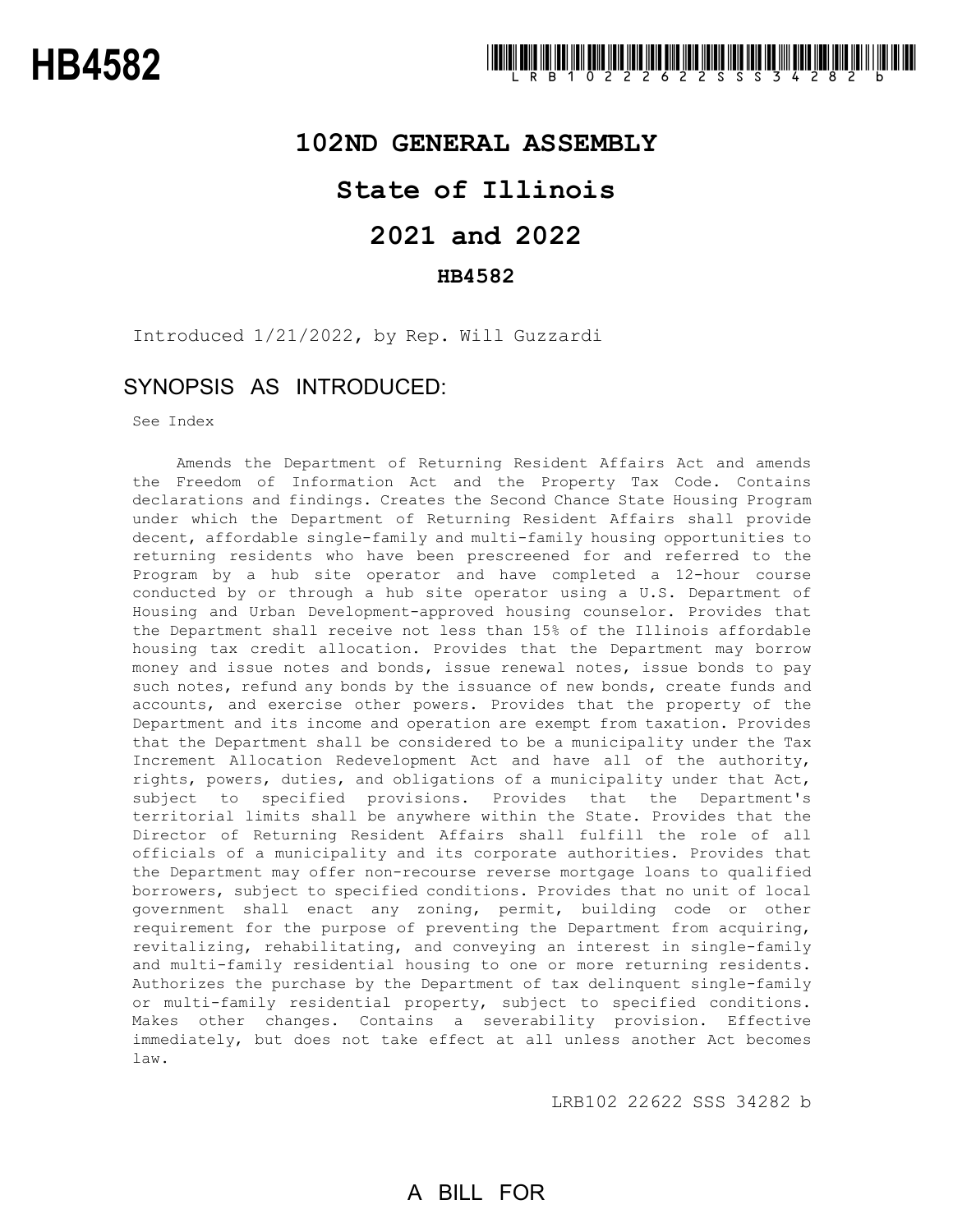AN ACT concerning State government.

1

**Be it enacted by the People of the State of Illinois, represented in the General Assembly:** 2 3

Section 5. The Department of Returning Resident Affairs Act is amended by adding Sections 80, 85, and 90 as follows: 4 5

(Sec. 80 new) Sec. 80. References to Sections 80 through 90. Sections 80 through 90 may be referred to as the Second Chance State Housing Program Act. 6 7 8 9

(Sec. 85 new) Sec. 85. Second Chance State Housing Program; legislative declarations and findings. The General Assembly finds and declares that: (1) While stable housing is fundamental to the ability of most members of the general public to survive, succeed, and thrive, it is especially crucial to persons returning to this community from incarceration. (2) The existence of substantial obstacles that prevent returning residents from accessing needed housing is clear from the approximately 60% of unsheltered men and 58% of unsheltered women in part of this State who report being previously convicted. 10 11 12 13 14 15 16 17 18 19 20 21 22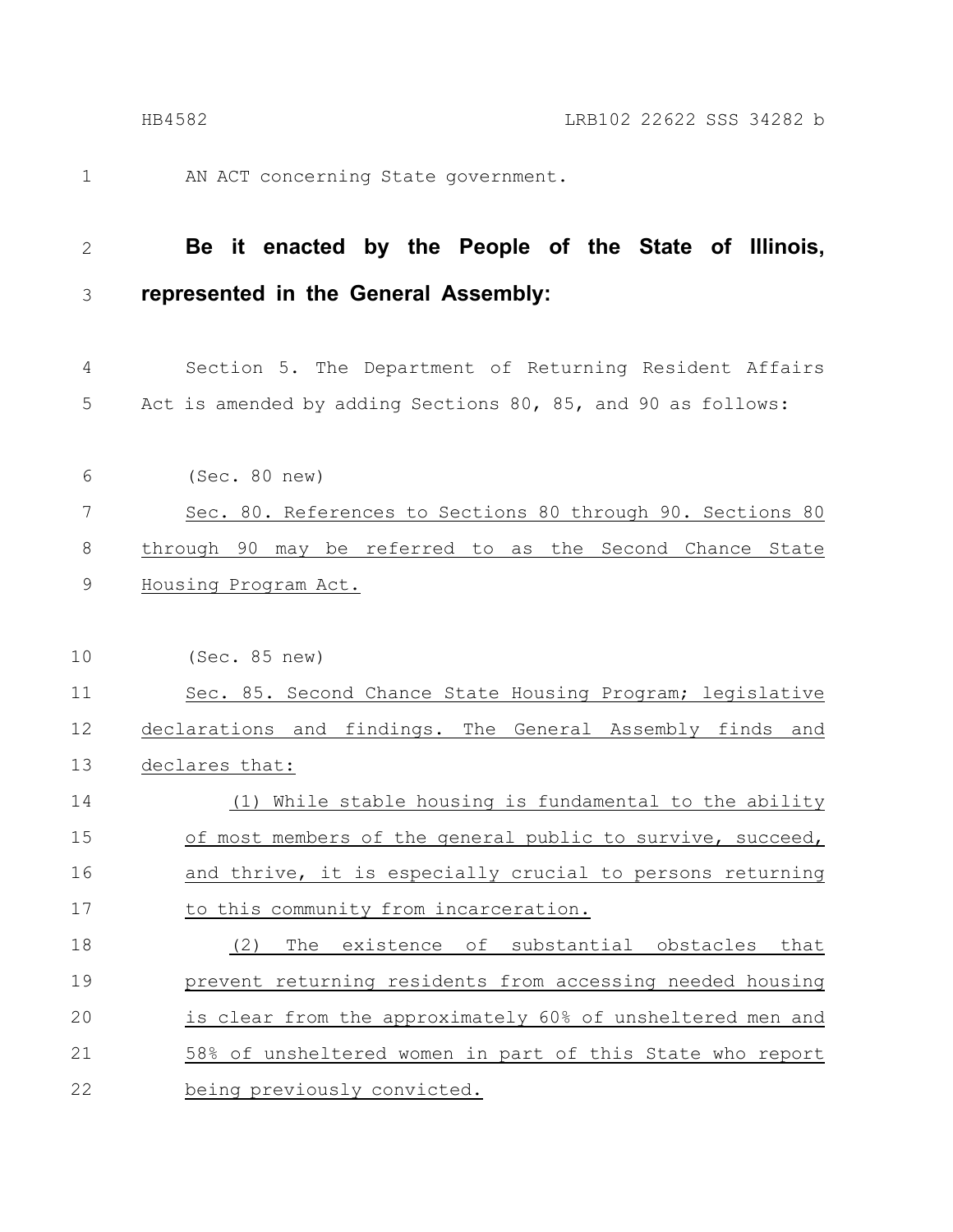### HB4582 - 2 - LRB102 22622 SSS 34282 b

| $\mathbf{1}$   | (3) The Metropolitan Planning Council has found that           |
|----------------|----------------------------------------------------------------|
| $\mathbf{2}$   | "without the most basic of human needs -- a roof over a        |
| 3              | head -- justice-involved individuals struggle<br>to            |
| $\overline{4}$ | reintegrate".                                                  |
| 5              | cost to Illinois of that failure<br>to<br>The<br>(4)           |
| 6              | reintegrate is high, resulting in approximately 40% of         |
| $\overline{7}$ | formerly incarcerated individuals recidivating within 3        |
| $\,8\,$        | years of release and costing Illinois over \$151,000 for       |
| $\mathsf 9$    | each recidivism event.                                         |
| 10             | (5)<br>By providing housing to returning residents             |
| 11             | through the revitalization and rehabilitation of existing      |
| 12             | tax delinquent, abandoned, and otherwise distressed            |
| 13             | single-family and multi-family residential housing units,      |
| 14             | the Second Chance State Housing Program serves to not only     |
| 15             | stabilize the lives of returning residents and their           |
| 16             | families, but also to stabilize disadvantaged communities;     |
| 17             | The<br>health, welfare, and prosperity of all<br>(6)           |
| 18             | Illinois citizens requires the State to take the actions       |
| 19             | described herein that create the Second Chance State           |
| 20             | Housing Program.                                               |
|                |                                                                |
| 21             | (Sec. 90 new)                                                  |
| 22             | Sec. 90. Second Chance State Housing Program,                  |
| 23             | (a) Establishment. The Second Chance State Housing Program     |
| 24             | established as a part of the Second Chance State Program<br>is |
| 25             | administered by the Department. The Department is authorized,  |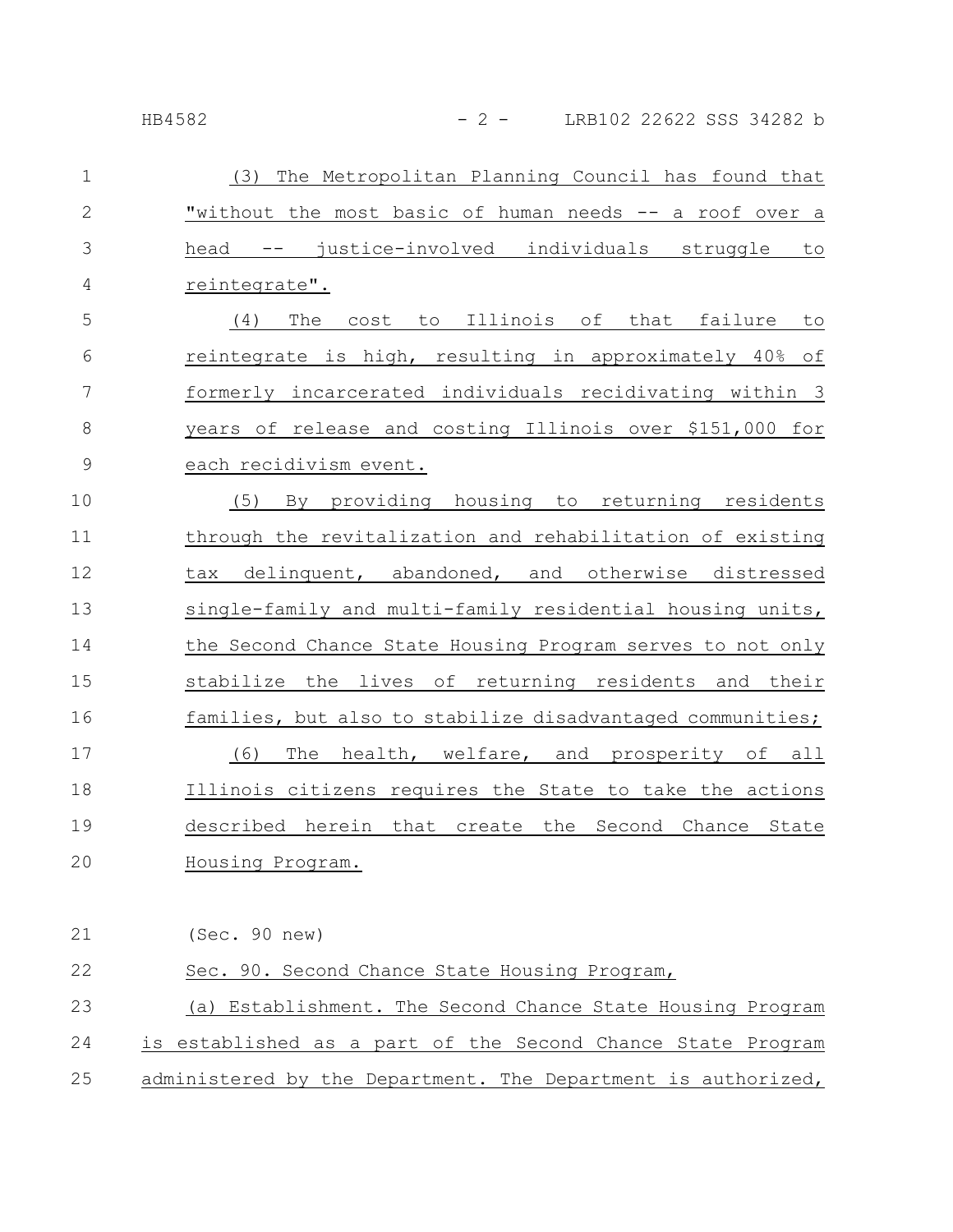|--|

|               | directed, and required to administer the Second Chance State |
|---------------|--------------------------------------------------------------|
| 2             | Housing Program with the objective of providing decent,      |
| $\mathcal{S}$ | affordable single-family and multi-family housing            |
| 4             | opportunities to returning residents. To accomplish this and |
| 5             | administer and operate the Second Chance State Housing       |
| 6             | Program, the Department shall have the following powers,     |
| 7             | duties, and obligations in addition to other powers, duties, |
| 8             | and obligations provided to the Department under law.        |
|               |                                                              |

(b) Housing development priorities and participant qualification. 9 10

(1) The Second Chance State Housing Program shall be implemented by the Department: (A) to the extent reasonably feasible, by revitalizing and rehabilitating existing tax delinquent, abandoned, and otherwise distressed single-family and multi-family residential housing units in order to provide both decent, affordable rental and home ownership opportunities to returning residents and their families; and (B) to the extent that a need for such opportunities exists that cannot be reasonably fulfilled by clause (A), then by such other actions as the Department deems necessary and is legally authorized to pursue, including, without limitation, acquisition of other existing single-family and multi-family residential housing units and construction of new single-family and multi-family housing units. 11 12 13 14 15 16 17 18 19 20 21 22 23 24 25 26

(2) No person shall participate in the Second Chance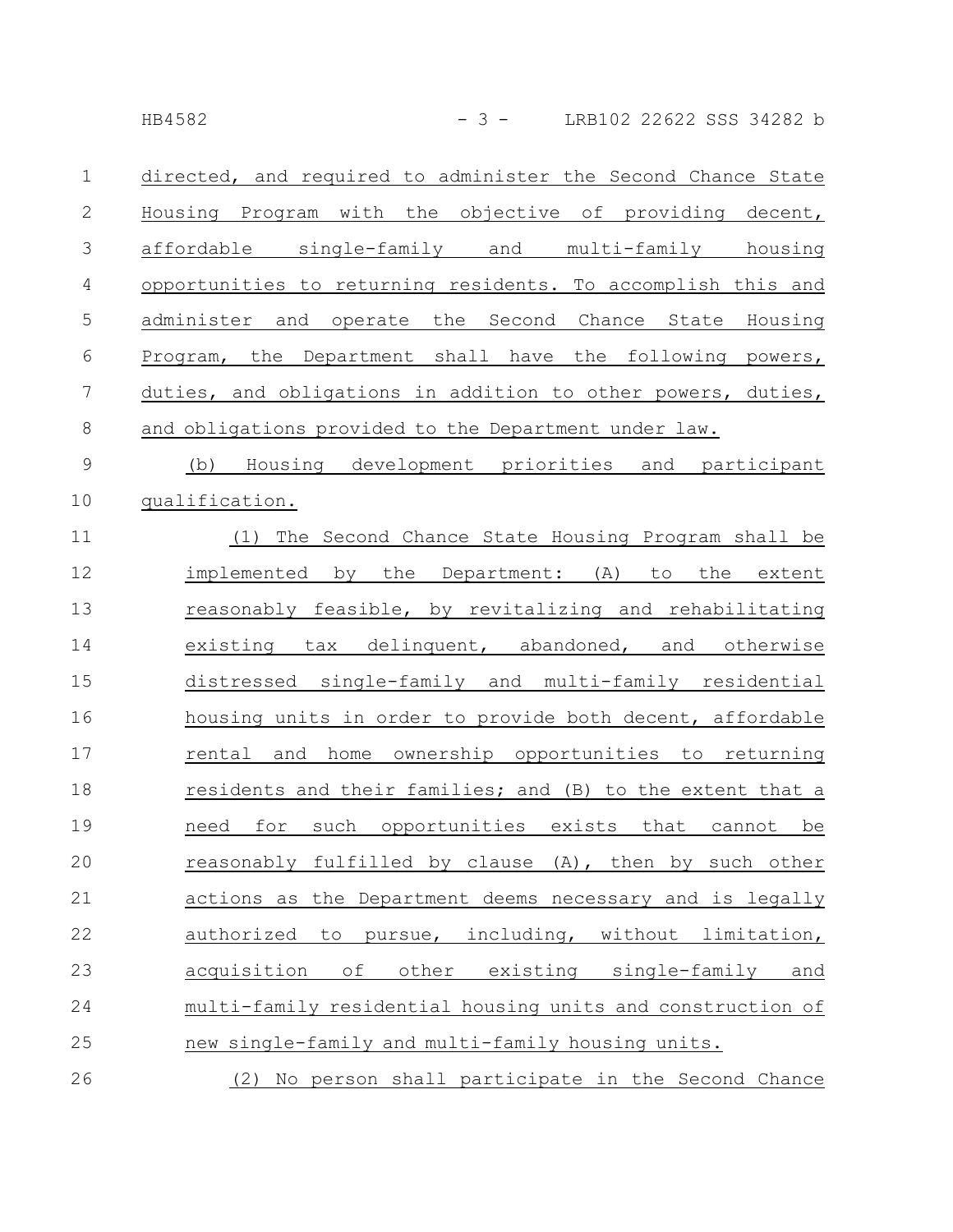| $\mathbf 1$   | State Housing Program unless the person is a returning                   |
|---------------|--------------------------------------------------------------------------|
| $\mathbf{2}$  | resident who: (A) has been prescreened for and referred to               |
| 3             | the Second Chance State Housing Program by a hub site                    |
| 4             | operator; and (B) has completed a 12-hour course conducted               |
| 5             | by or through a hub site operator using a U.S. Department                |
| 6             | of Housing and Urban Development-approved housing                        |
| 7             | counselor to prepare the returning resident to be a                      |
| 8             | homeowner or tenant. The course shall include, without                   |
| $\mathcal{G}$ | limitation, training on financial literacy and                           |
| 10            | responsibility, budgeting and financial management, the                  |
| 11            | rental and homebuying process, basic elements of a real                  |
| 12            | estate contract or lease, residential financing, title                   |
| 13            | insurance, real estate taxes, utilities, insurance, basic                |
| 14            | home maintenance, delinquency and foreclosure prevention,                |
| 15            | Second Chance State Housing Program requirements, and                    |
| 16            | other practical and legal requirements pertaining to being               |
| 17            | a homeowner or tenant. The Department may promulgate                     |
| 18            | additional qualifications for participation in the Second                |
| 19            | Chance State Housing Program that do not conflict with the               |
| 20            | provisions of this Act.                                                  |
| 21            | operators shall otherwise<br>(3)<br>Hub<br>site<br>prepare               |
| 22            | returning residents for participation in the Second Chance               |
| 23            | State Housing Program and thereafter, returning residents'               |
| 24            | housing, including,<br>ownership<br>rental<br>оf<br>without<br>$\circ$ r |
| 25            | limitation, assisting with securing affordable<br>legal                  |

representation and the establishment of necessary bank and 26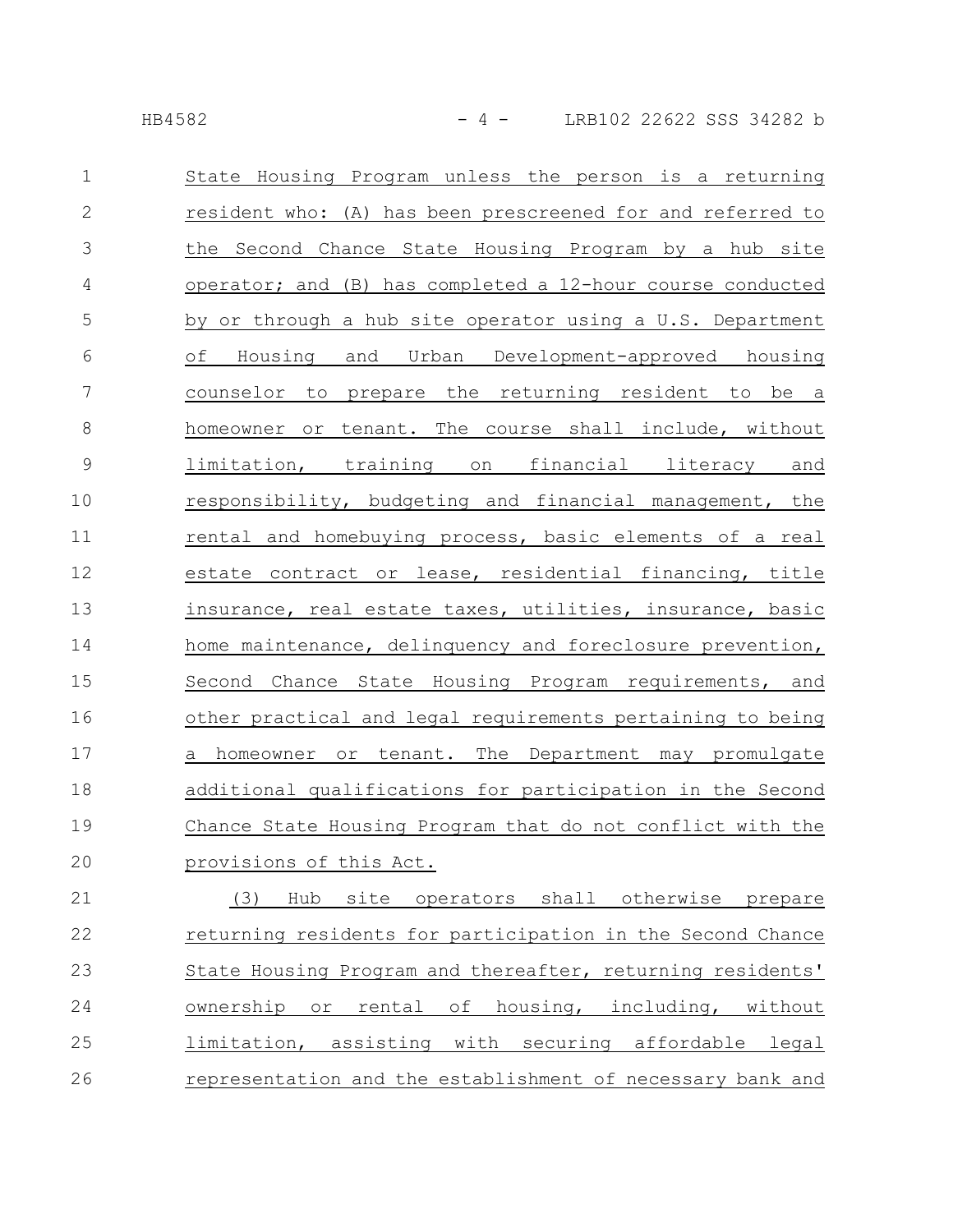HB4582 - 5 - LRB102 22622 SSS 34282 b

7

utility accounts. 1

(c) Illinois affordable housing tax credit allocation. The Department shall receive not less than 15% of the Illinois affordable housing tax credit allocation. The Department is authorized to utilize such credits in any manner not prohibited by law. 2 3 4 5 6

(d) Low-income housing tax credits.

(1) The Department is hereby designated as charged with responsibility for administering low-income housing tax credits allocated to the State for incarceration projects under Section 42 of the Internal Revenue Code of 1986, as amended. In fulfilling its responsibilities, the Department is authorized to do all acts authorized or required under Section 42 of the Internal Revenue Code of 1986, as amended, and to: 8 9 10 11 12 13 14 15

(A) Establish a plan for allocation of low-income housing tax credits, prepare application forms for allocation of such tax credits, and make allocation of such tax credits to eligible individuals and corporations. 16 17 18 19 20

(B) Initiate marketing, education, and outreach projects throughout the State to maximize utilization of all available low-income housing tax credits. (C) Provide technical assistance and training to 21 22 23 24

local governments, including home rule jurisdictions, to encourage coordination of local, State, and federal 25 26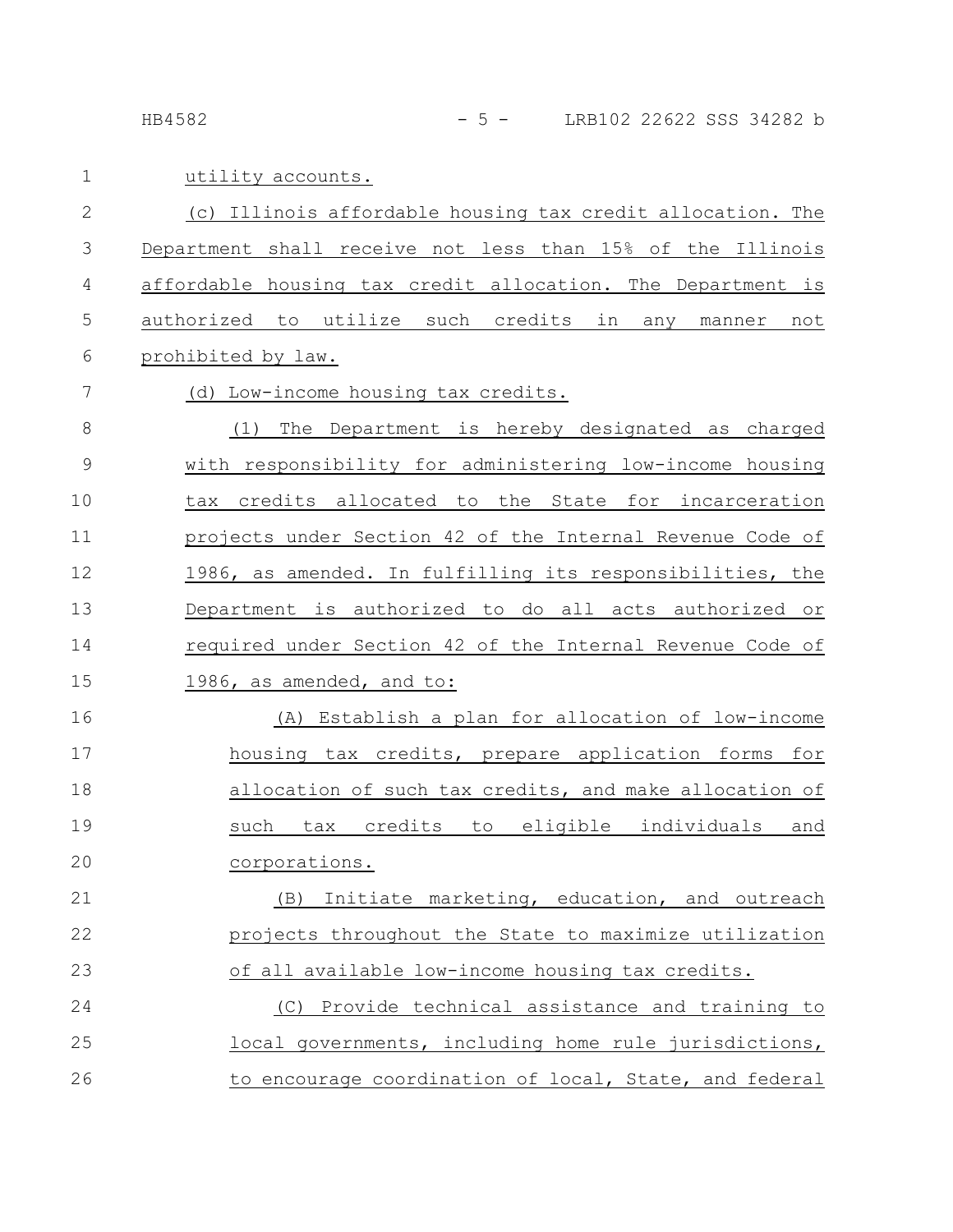| $\mathbf{1}$   | resources with the allocation of low-income housing        |
|----------------|------------------------------------------------------------|
| $\mathbf{2}$   | tax credits.                                               |
| 3              | (D) Accept and allocate low-income housing tax             |
| 4              | credits that may be transferred from Illinois home         |
| 5              | rule jurisdictions.                                        |
| 6              | (E) Assess fees to cover the costs of allocating           |
| $\overline{7}$ | and administering the tax credits.                         |
| 8              | (2)<br>The aggregate unused housing tax credit dollar      |
| $\mathsf 9$    | amount of all home rule jurisdictions available under      |
| 10             | Section 42 of the Internal Revenue Code of 1986, as        |
| 11             | amended, shall be as of June 1 of each calendar year       |
| 12             | the Department in an<br>amount not under<br>reserved to    |
| 13             | \$50,000,000 for allocation by the Department in the same  |
| 14             | the Illinois Housing Development Authority<br>manner<br>as |
| 15             | allocates low-income housing tax credits allocated to the  |
| 16             | State.                                                     |
| 17             | (e) Authority to issue debt.                               |
| 18             | The Department may borrow money and issue its<br>(1)       |
| 19             | notes and bonds in such principal amount, as, in the       |
| 20             | opinion of the Department, shall be necessary to provide   |
| 21             | funds for achieving the purposes of this<br>sufficient     |
| 22             | Section. The Department's bonds and notes may be issued as |
| 23             | general obligations of the Department payable from such    |
| 24             | revenues, funds, and obligations of the Department as the  |
| 25             | Department's order authorizing issuance of the bonds or    |
| 26             | notes shall provide, or may be issued as limited           |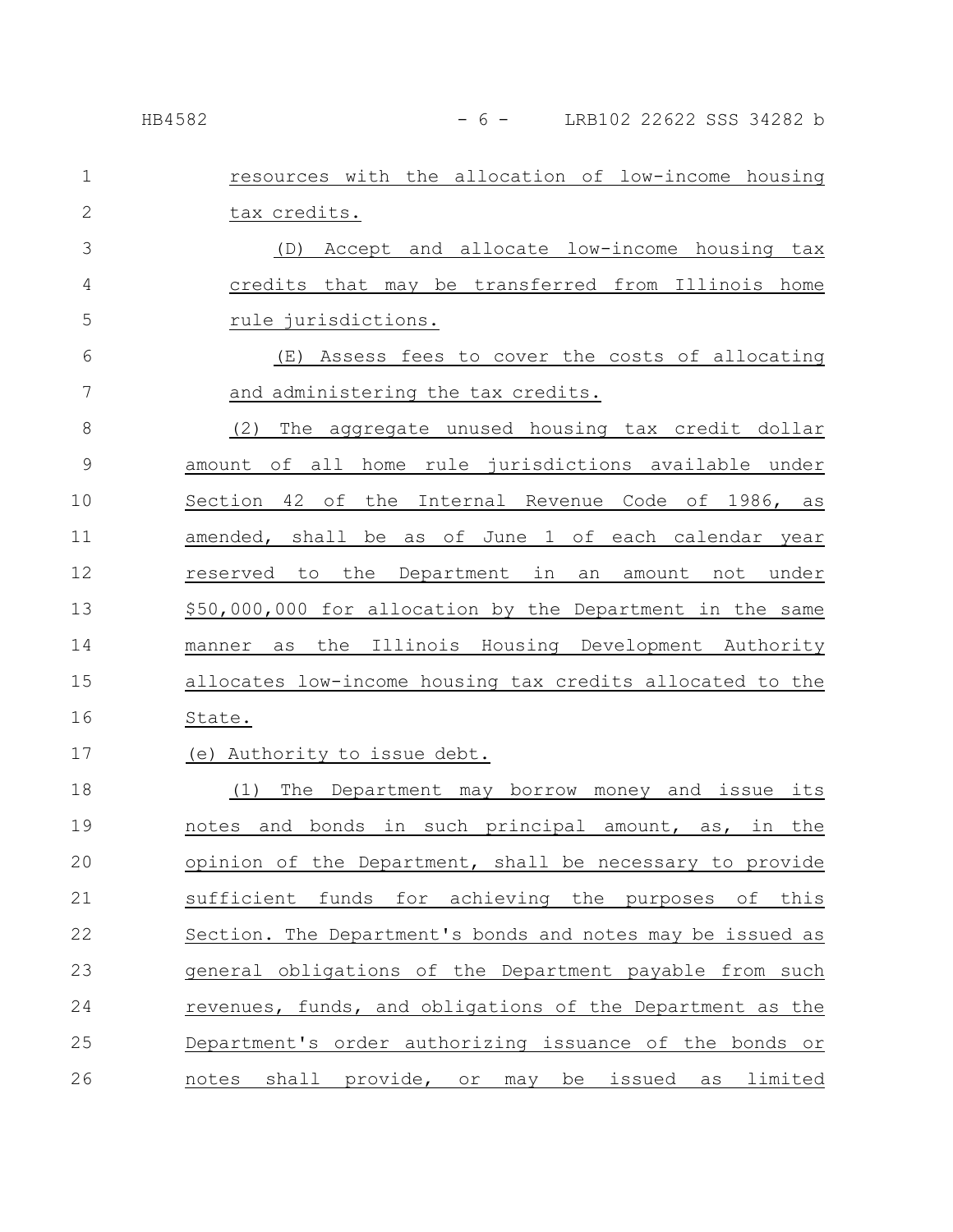obligations with a claim for payment solely from such revenues, funds, and obligations as the Department's order authorizing issuance of the bonds or notes shall provide and may secure the payment thereof by, among other things, the pledge, or assignment, or grant of a lien on or security interest of mortgages and notes of others, revenues derived from its operation of the Second Chance State Housing Program and loan repayments and other funds, if any, received by the Department. 1 2 3 4 5 6 7 8 9

(2) The Department may, from time to time, issue renewal notes, issue bonds to pay such notes, and, whenever it deems refunding expedient, refund any bonds by the issuance of new bonds, whether the bonds to be refunded have or have not matured, and issue bonds partly to refund bonds then outstanding and partly for any other purpose. The refunding bonds shall be sold and the proceeds applied to the purchase, redemption or payment of the bonds to be refunded. 10 11 12 13 14 15 16 17 18

(3) The Department may procure insurance against any loss in connection with its bonds, notes, or property in such amounts, and from such insurers, as may be necessary or desirable. The Department may acquire any instruments the purpose of which is to reduce the risk of loss due to fluctuation in the interest rate or market price of those investments or may enter into any agreements to insure, protect, or preserve its investments from any loss 19 20 21 22 23 24 25 26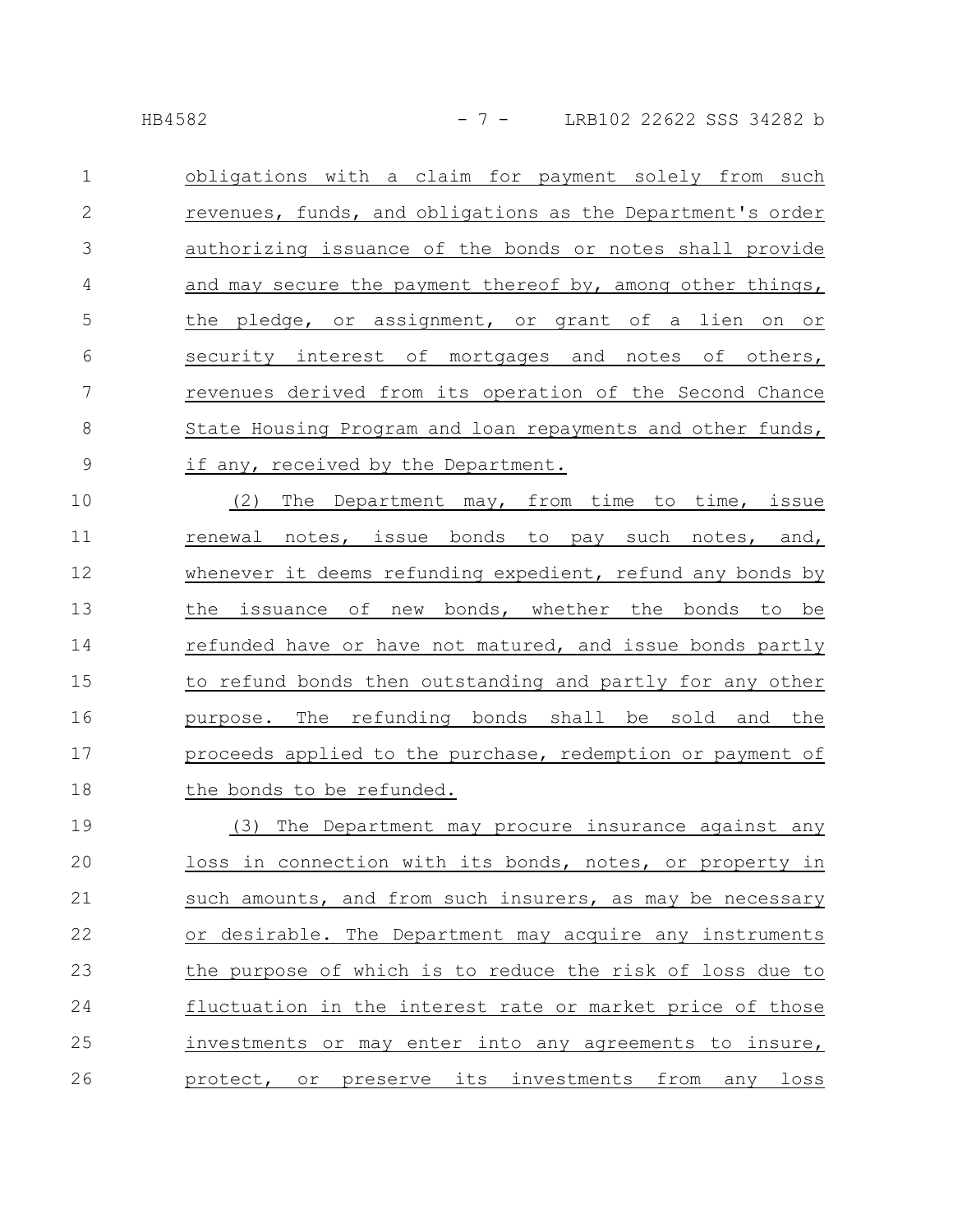(including, without limitation, loss caused by fluctuation in interest rates, markets or in securities) in such amounts and from such insurers, issuers, or other parties as the Department deems appropriate. 1 2 3 4

(4) The Department may consent, whenever it deems it necessary or desirable in the fulfillment of the purposes of this Section, to the modification, with respect to rate of interest, time of payment or any installment of principal or interest, or any other terms, of any mortgage, mortgage loan, mortgage loan commitment, other loan, contract or agreement of any kind to which the Department is a party. 5 6 7 8 9 10 11 12

(5) The Department may create such funds and accounts as it deems necessary to service its notes and bonds and to otherwise operate the Second Chance State Housing Program. (6) The notes and bonds issued under this Section shall be authorized by an order issued at the Director's direction, shall bear such date or dates, and shall mature at such time or times, not exceeding 50 years from the date of issue, as the order may provide. The bonds may be issued as serial bonds or as term bonds or as a combination thereof. The notes and bonds shall bear interest at such rate or rates as shall be determined by the order authorizing issuance of the bonds and as otherwise allowed by law. The notes and bonds shall be in such denominations, be in such form, either coupon or 13 14 15 16 17 18 19 20 21 22 23 24 25 26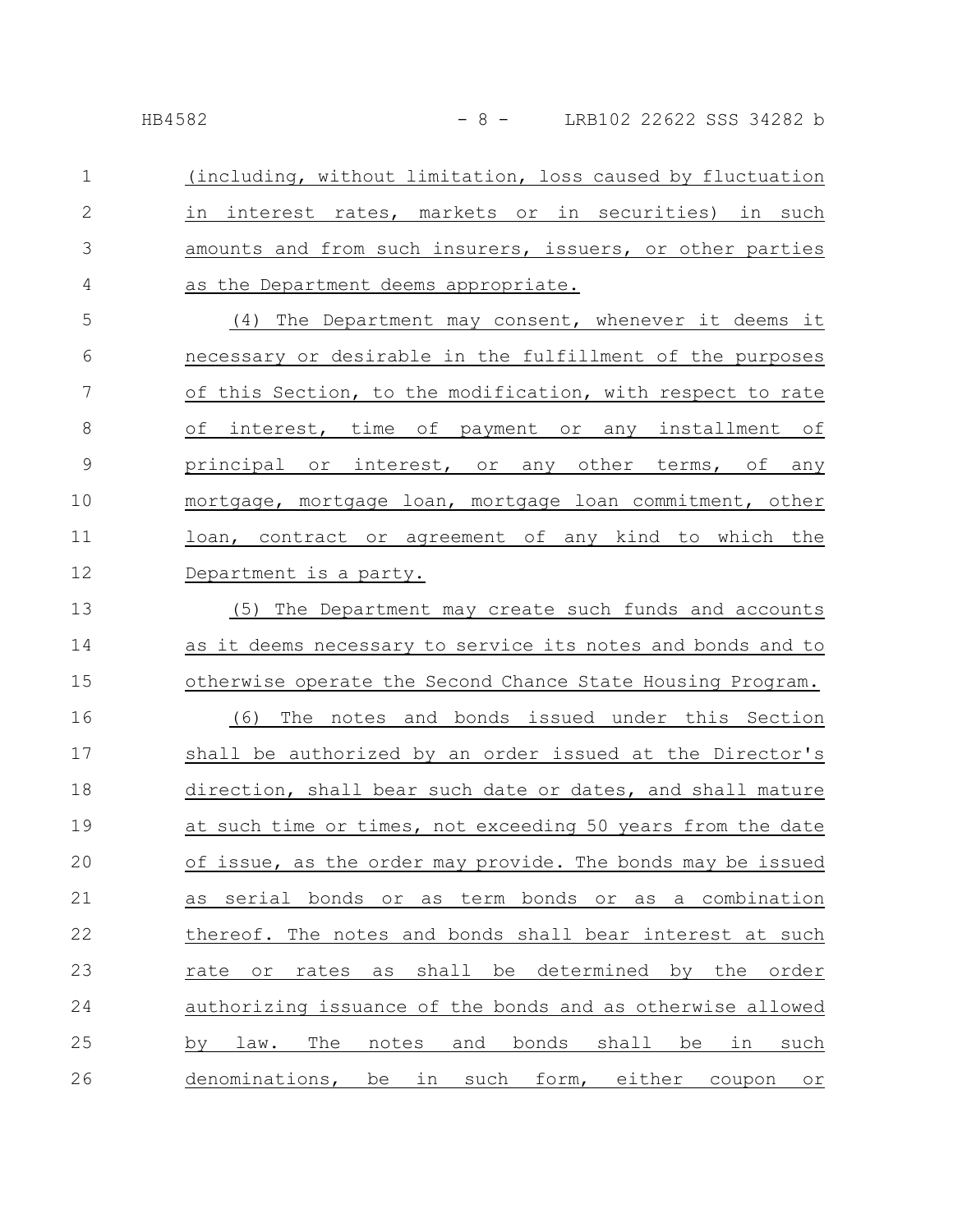registered, carry such registration privileges, be executed in such manner, be payable in such medium of payment, at such place or places and be subject to such terms of redemption as the order authorizing them may provide. The notes and bonds may be sold by the Department, at public or private sale, at such price or prices as the Department shall determine. The order for the issuance of the notes or bonds may include any other provisions that the Department determines are necessary, expedient, or otherwise in the Department's best interest for the issuance of the notes or bonds. 1 2 3 4 5 6 7 8 9 10 11

(7) In lieu of establishing various provisions governing the issuance of the Department's notes or bonds, including, without limitation, the rate at which the Department's notes or bonds shall bear interest, the price at which the notes or bonds shall be sold, and the date of issuance of the notes or bonds, the order authorizing their issuance may set maximum and minimum prices, interest rates and annual interest cost to the Department, a range for the date of issuance and maturities, and any other terms that set ranges or criteria as the Department may determine. 12 13 14 15 16 17 18 19 20 21 22

(8) The Department's order authorizing the issuance of its notes or bonds may provide that interest rates may vary from time to time depending upon criteria established by the Department in that order, which may include, 23 24 25 26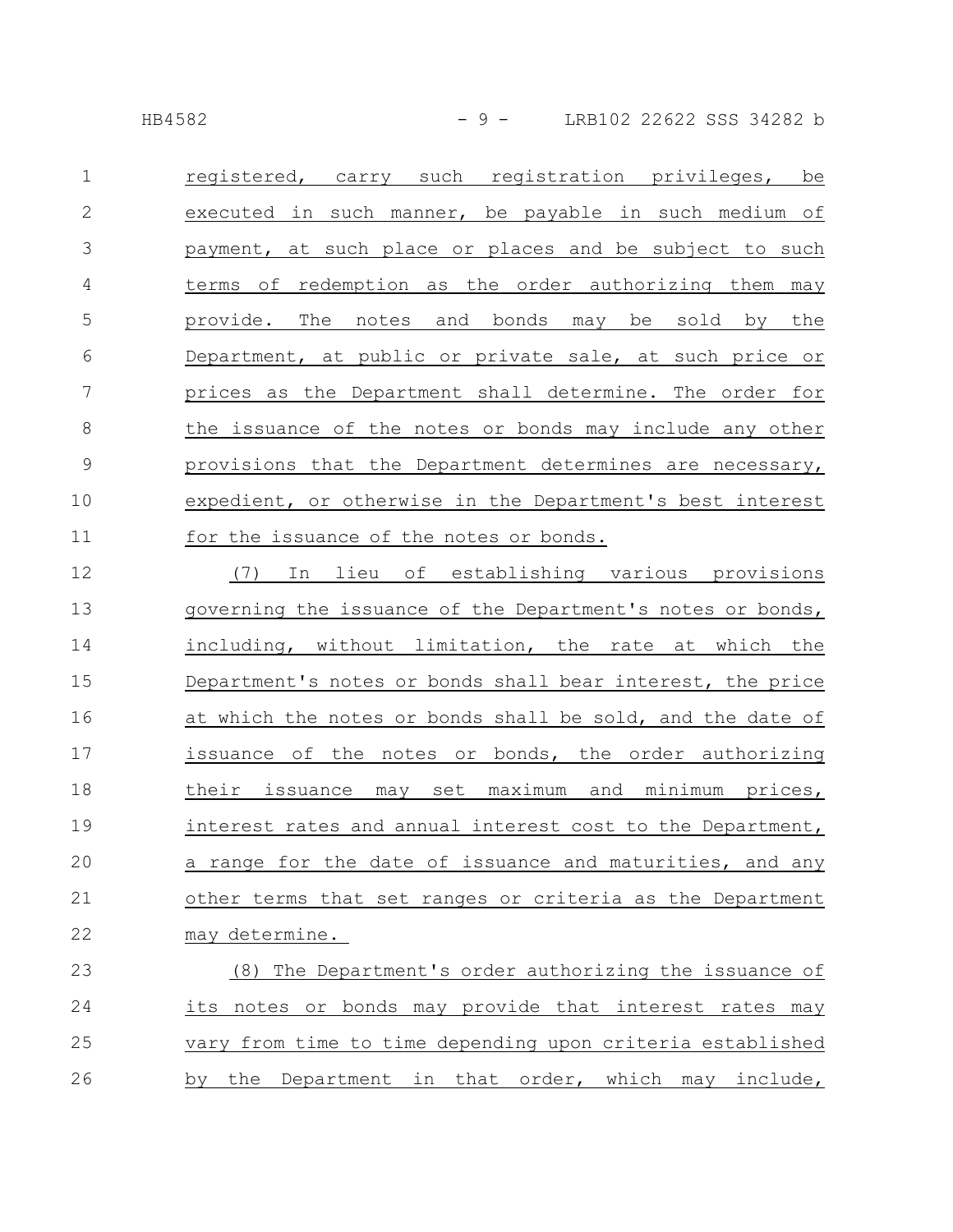| $\mathbf 1$   | without limitation, a variation in interest rates as may   |
|---------------|------------------------------------------------------------|
| $\mathbf{2}$  | be necessary to cause notes or bonds to be remarketable    |
| 3             | from time to time at a price equal to their principal      |
| 4             | amount (or compound accredited value in case of original   |
| 5             | issue discount bonds), and may provide for appointment of  |
| 6             | national banking association, bank, trust company,<br>a    |
| 7             | investment bank, or other financial institution to serve   |
| 8             | a remarketing agent in that connection. The<br>as          |
| $\mathcal{G}$ | Department's order authorizing the issuance of its notes   |
| 10            | or bonds may provide that alternative interest rates or    |
| 11            | provisions will apply during such times as the notes or    |
| 12            | bonds are held by a person providing a letter of credit or |
| 13            | other credit enhancement arrangement for those notes or    |
| 14            | bonds. Notwithstanding any other provisions of law, there  |
| 15            | shall be no statutory limitation on the interest rates     |
| 16            | that such variable rate notes and bonds may bear from time |
| 17            | to time.                                                   |
| 18            | (9)<br>The<br>and bonds of the Department are<br>notes     |
| 19            | securities in which all public officers and bodies of this |
| 20            | State and all municipalities and municipal subdivisions,   |
| 21            | all insurance companies and associations, and other        |
| 22            | persons carrying on an insurance business, all banks,      |
| 23            | trust companies, savings banks and savings associations,   |
| 24            | saving and loan associations, investment companies, all    |
| 25            | administrators, guardians, executors, trustees and other   |
| 26            | fiduciaries, and all other persons whatsoever who are now  |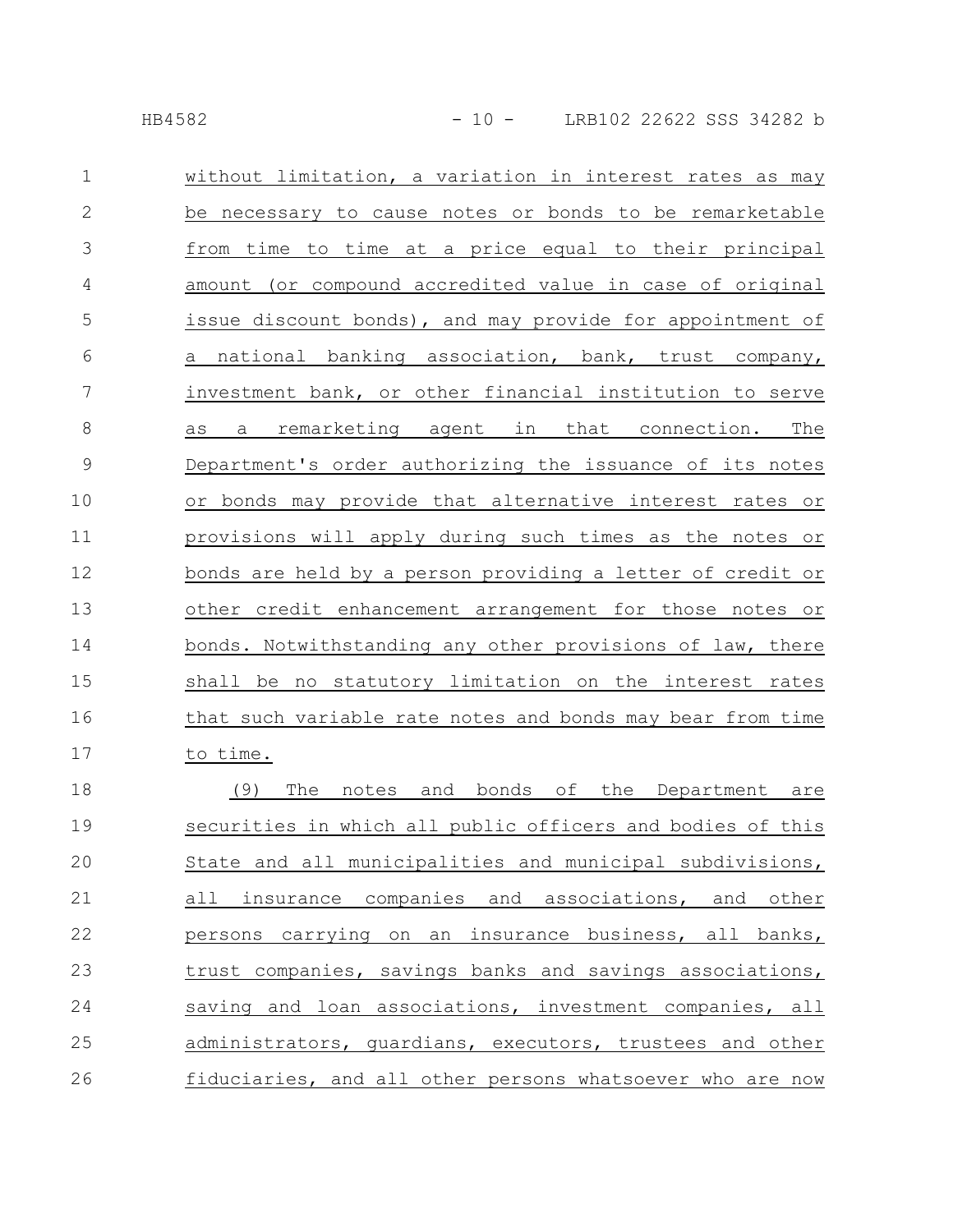or may hereafter be authorized to invest in bonds or other obligations of the State, may properly and legally invest funds, including capital, in their control or belonging to them. 1 2 3 4

(10) Neither the Director nor any officer or employee of the Department nor any other authorized person executing the Department's orders, notes, and bonds shall be liable personally on the Department's notes or bonds or be subject to any personal liability or accountability by reason of the issuance thereof. 5 6 7 8 9 10

(11) The property of the Department and its income and operation shall be exempt from taxation. 11 12

(12) The Department shall have no taxing power. The Department's notes and bonds shall not be a general obligation of the State, the State shall not be liable on the Department's notes or bonds and such notes and bonds shall not be a debt of the State. The Department's notes and bonds shall contain a statement to such effect on their face. 13 14 15 16 17 18 19

(13) The creation of the Second Chance State Housing Program is in all respects for the benefit of the people of Illinois and for the improvement of their health, safety, welfare, comfort, and security, and its purposes are public purposes. In consideration thereof, the notes and bonds of the Department issued under this Section and the income therefrom shall be free from all taxation by the 20 21 22 23 24 25 26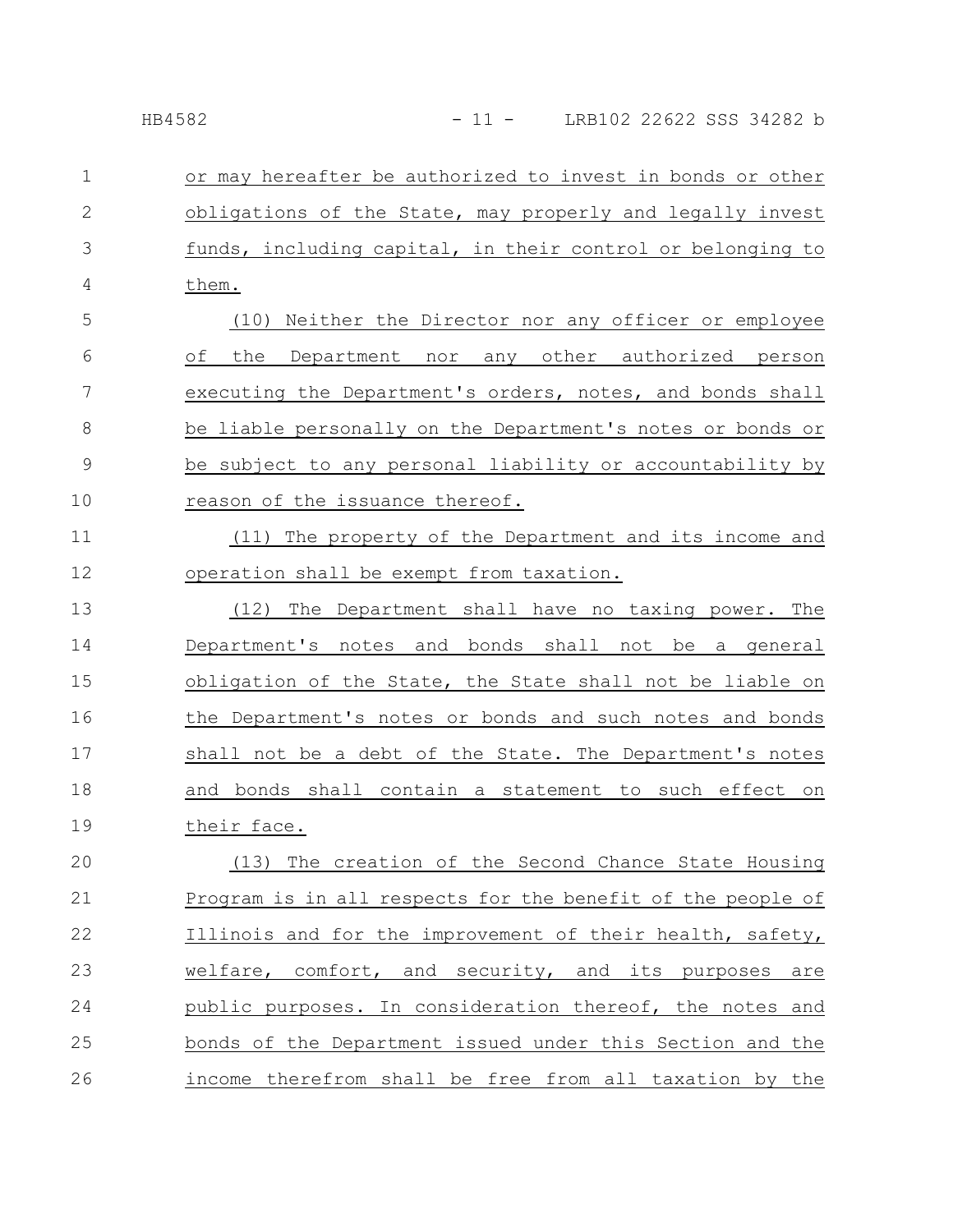| $\mathbf{1}$   | State or its political subdivisions, except for estate,       |
|----------------|---------------------------------------------------------------|
| $\overline{2}$ | transfer, and inheritance taxes.                              |
| 3              | (14) Neither the Department nor any notes or bonds it         |
| $\overline{4}$ | issues shall be subject to the Bond Authorization Act.        |
| 5              | (f)<br>Tax increment finance authority. Solely for the        |
| 6              | purpose of providing decent, affordable housing opportunities |
| 7              | to returning residents, the Department shall be considered to |
| $\,8\,$        | a municipality under the Tax Increment Allocation<br>be       |
| $\mathcal{G}$  | Redevelopment Act and have all of the authority, rights,      |
| 10             | powers, duties, and obligations of a municipality under that  |
| 11             | Act; provided that for purposes of exercising the authority,  |
| 12             | rights, powers, duties, and obligations under that Act:       |
| 13             | (1) The provisions of the Tax Increment Allocation            |
| 14             | Redevelopment Act that pertain to sales or utility taxes      |
| 15             | and industrial, commercial, or retail developments shall      |
| 16             | not apply to the Department.                                  |
| 17             | The Department's territorial limits shall be<br>(2)           |
| 18             | anywhere within the State.                                    |
|                |                                                               |

(3) Requirements pertaining to comprehensive or community plans and plan commissions shall mean the comprehensive or community plan and plan commission of the county, township, or municipality with jurisdiction over the property in the redevelopment project area. Requirements pertaining to school districts shall mean the school districts with jurisdiction over the property in the redevelopment project area. Requirements pertaining to 19 20 21 22 23 24 25 26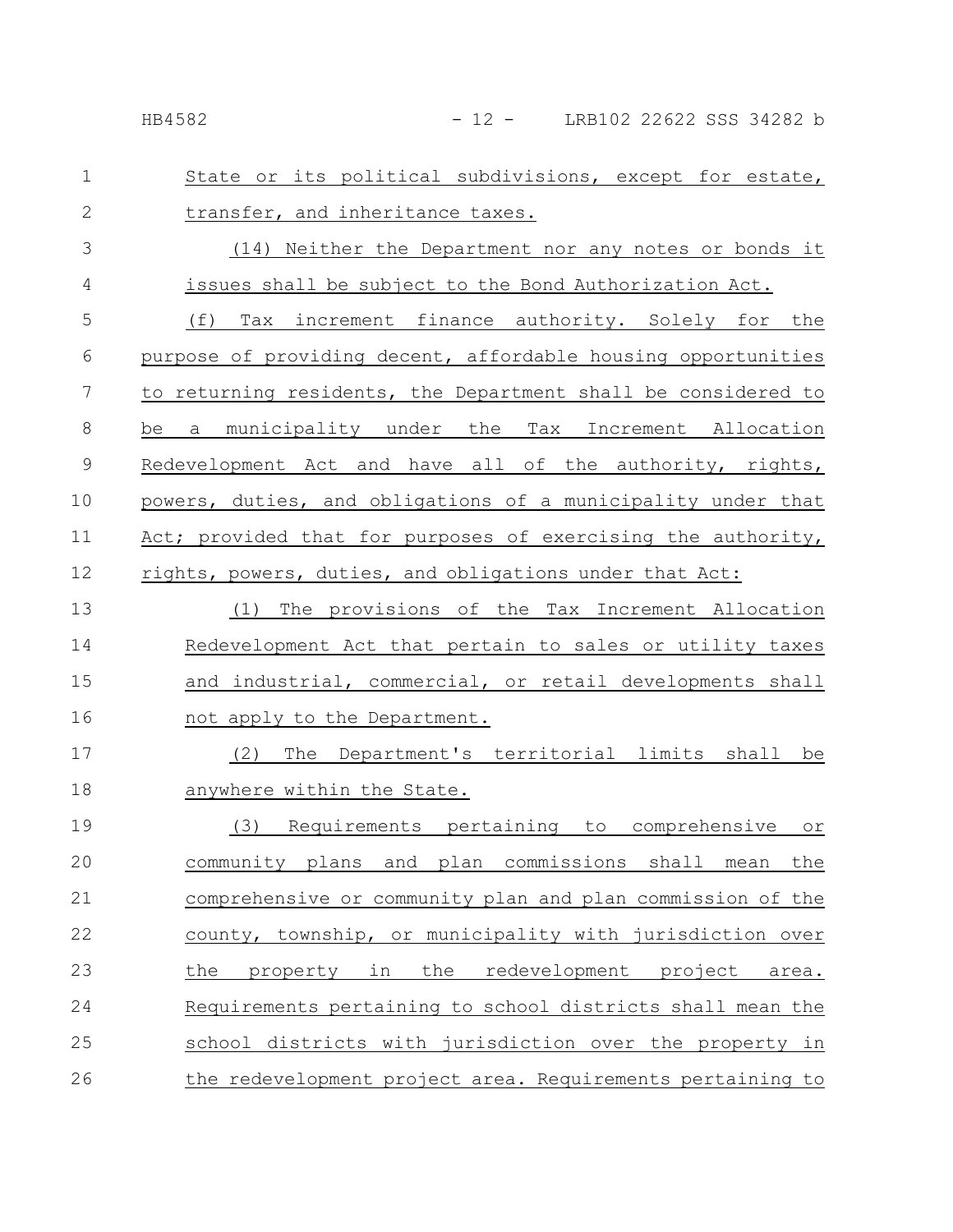| $\mathbf 1$  | library districts shall mean the library districts with                            |
|--------------|------------------------------------------------------------------------------------|
| $\mathbf{2}$ | jurisdiction over the property in the redevelopment                                |
| 3            | project area.                                                                      |
| 4            | The<br>may fulfill any ordinance<br>(4)<br>Department<br>$\circ$ r                 |
| 5            | resolution requirements by issuing an order.                                       |
| 6            | "Redevelopment project area" means<br>(5)<br>an<br>area<br>in                      |
| 7            | which single-family and multi-family uses are permitted or                         |
| 8            | allowed by special use, planned unit development<br>or a                           |
| 9            | similar zoning designation and that has been designated by                         |
| 10           | the Department, regardless of size, in respect to which                            |
| 11           | made<br>finding<br>that there<br>the<br>Department<br>has<br>exist<br>$\mathsf{a}$ |
| 12           | conditions<br>that<br>the<br>be classified<br>to<br>cause<br>area<br>as<br>- a     |
| 13           | blighted area or a conservation area, or a combination of                          |
| 14           | both blighted areas and conservation areas.                                        |
| 15           | The Director shall fulfill the role of all<br>(6)                                  |
| 16           | officials of a municipality and its corporate authorities.                         |
| 17           | The Department may utilize revenues received under<br>(7)                          |
| 18           | the Tax Increment Allocation Redevelopment Act from one                            |
| 19           | redevelopment project area for eligible costs in another                           |
| 20           | redevelopment project area regardless of whether those                             |
| 21           | redevelopment project areas are contiguous.                                        |
| 22           | (8)<br>The provisions of the Tax Increment Allocation                              |
| 23           | Act pertaining<br>the<br>Redevelopment<br>to<br>issuance<br>оf                     |
| 24           | obligations shall not limit the authority provided to the                          |
| 25           | debt under this<br>issue<br>Section.<br>The<br>Department to                       |
| 26           | Department is authorized to pledge and use any revenues it                         |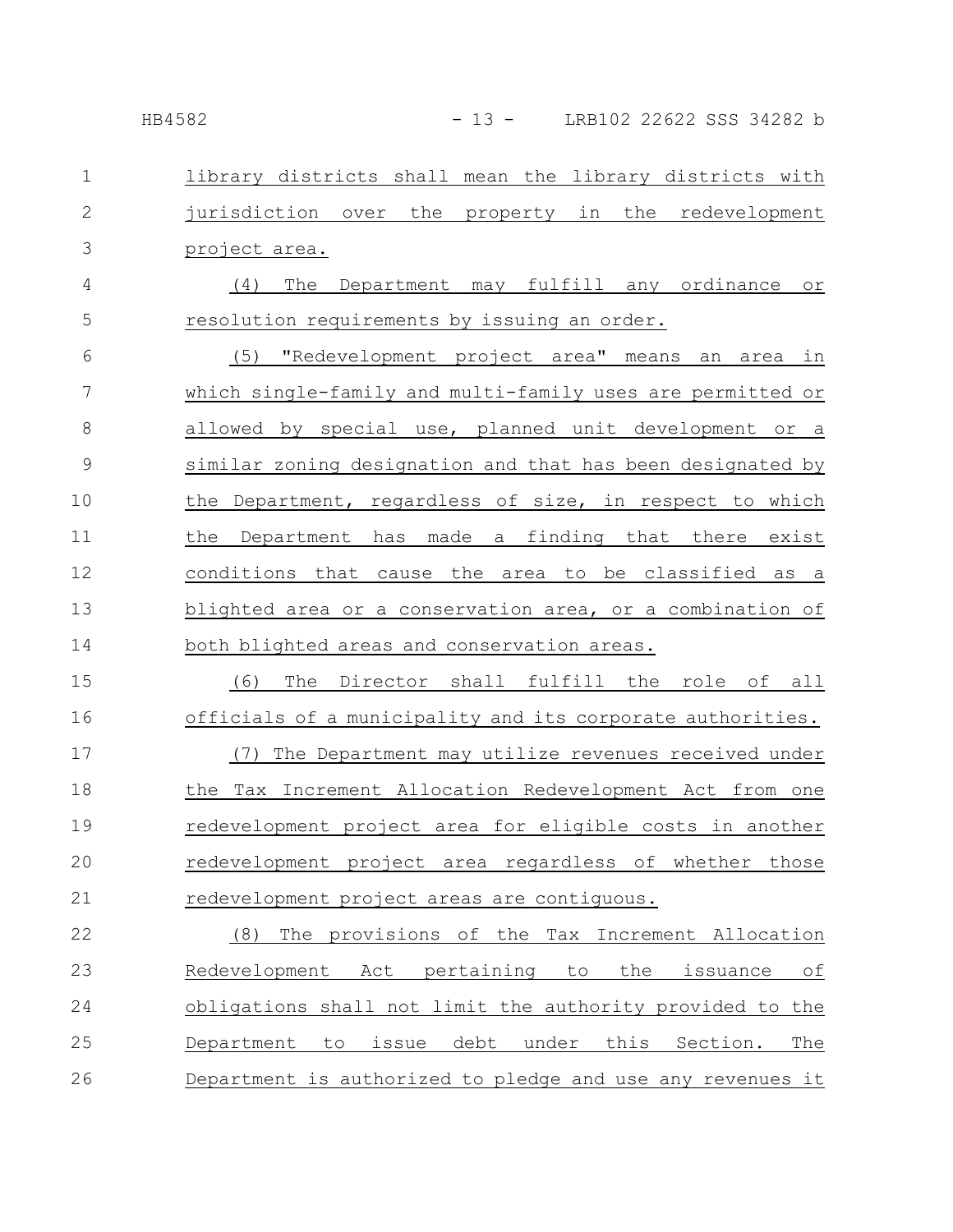|--|--|--|--|--|--|

| $\mathbf{1}$   | receives under the Tax Increment Allocation Redevelopment |
|----------------|-----------------------------------------------------------|
| 2              | Act to repay such debt, regardless of the source of that  |
| 3              | revenue and the purpose of the debt, including, without   |
| $\overline{4}$ | limitation, using revenue received from one redevelopment |
| 5              | project area to pay debt incurred for the purpose of      |
| 6              | redeveloping another redevelopment project area,          |
| 7              | regardless of whether those redevelopment project areas   |
| 8              | are contiquous.                                           |

(g) Authority to acquire tax delinquent property. The Department may exercise the authority provided to it under the Property Tax Code to acquire interests in tax delinquent single-family and multi-family residential properties. 9 10 11 12

(h) Prohibition on exclusionary local law. No county, township, municipality, special district, or other unit of local government shall enact any zoning, permit, building code or other requirement for the purpose of preventing the Department from acquiring, revitalizing, rehabilitating, and conveying an interest in single-family and multi-family residential housing to one or more returning residents. 13 14 15 16 17 18 19

(i) Confidentiality of information. All information provided by a returning resident to the Department, any employee of the Department, a hub site operator or any employee of a hub site operator under or in connection with participation in the Second Chance State Housing Program shall be confidential and shall not be disclosed except as required by law. 20 21 22 23 24 25 26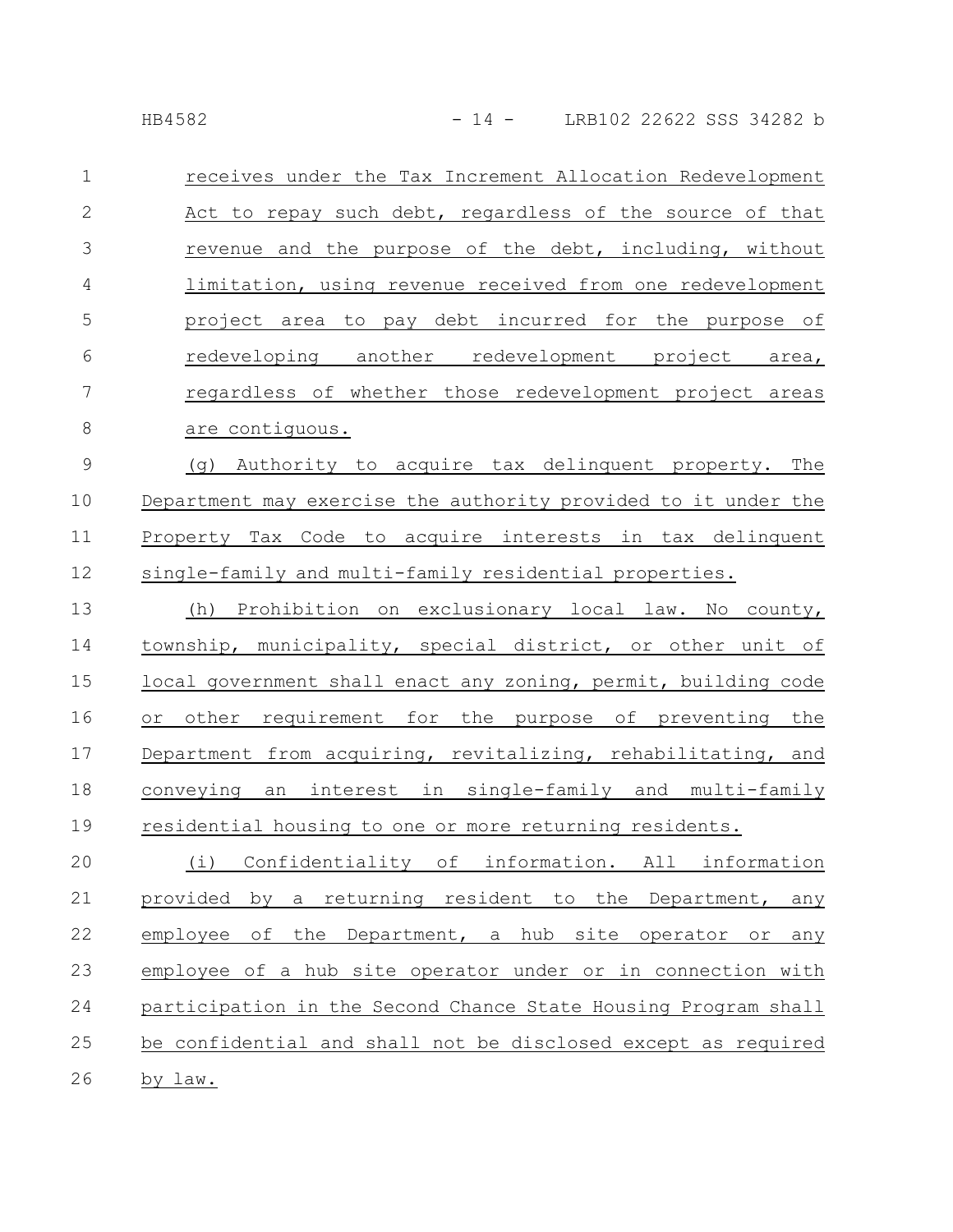| B45. |  | Ζ |
|------|--|---|
|------|--|---|

| $\mathbf{1}$   | (j) The Department may offer non-recourse reverse mortgage    |
|----------------|---------------------------------------------------------------|
| 2              | loans to qualified borrowers with the same restrictions and   |
| $\mathcal{S}$  | requirements as prescribed in Section 6.1 of the Illinois     |
| $\overline{4}$ | Banking Act. The Authority may seek funds from the Federal    |
| 5              | Home Loan Bank of Chicago to fund reverse mortgage loans made |
| 6              | under this Section. Reverse mortgage loans may be made under  |
| 7              | terms that qualify the loans for purchase by the Federal      |
| 8              | National Mortgage Association.                                |
|                |                                                               |

(k) The Department may do any and all things necessary or convenient to carry out its purposes and exercise the powers, either separately or jointly, expressly given and granted in this Section. 9 10 11 12

Section 10. The Freedom of Information Act is amended by changing Section 7 as follows: 13 14

(5 ILCS 140/7) (from Ch. 116, par. 207) 15

Sec. 7. Exemptions. 16

(1) When a request is made to inspect or copy a public record that contains information that is exempt from disclosure under this Section, but also contains information that is not exempt from disclosure, the public body may elect to redact the information that is exempt. The public body shall make the remaining information available for inspection and copying. Subject to this requirement, the following shall be exempt from inspection and copying: 17 18 19 20 21 22 23 24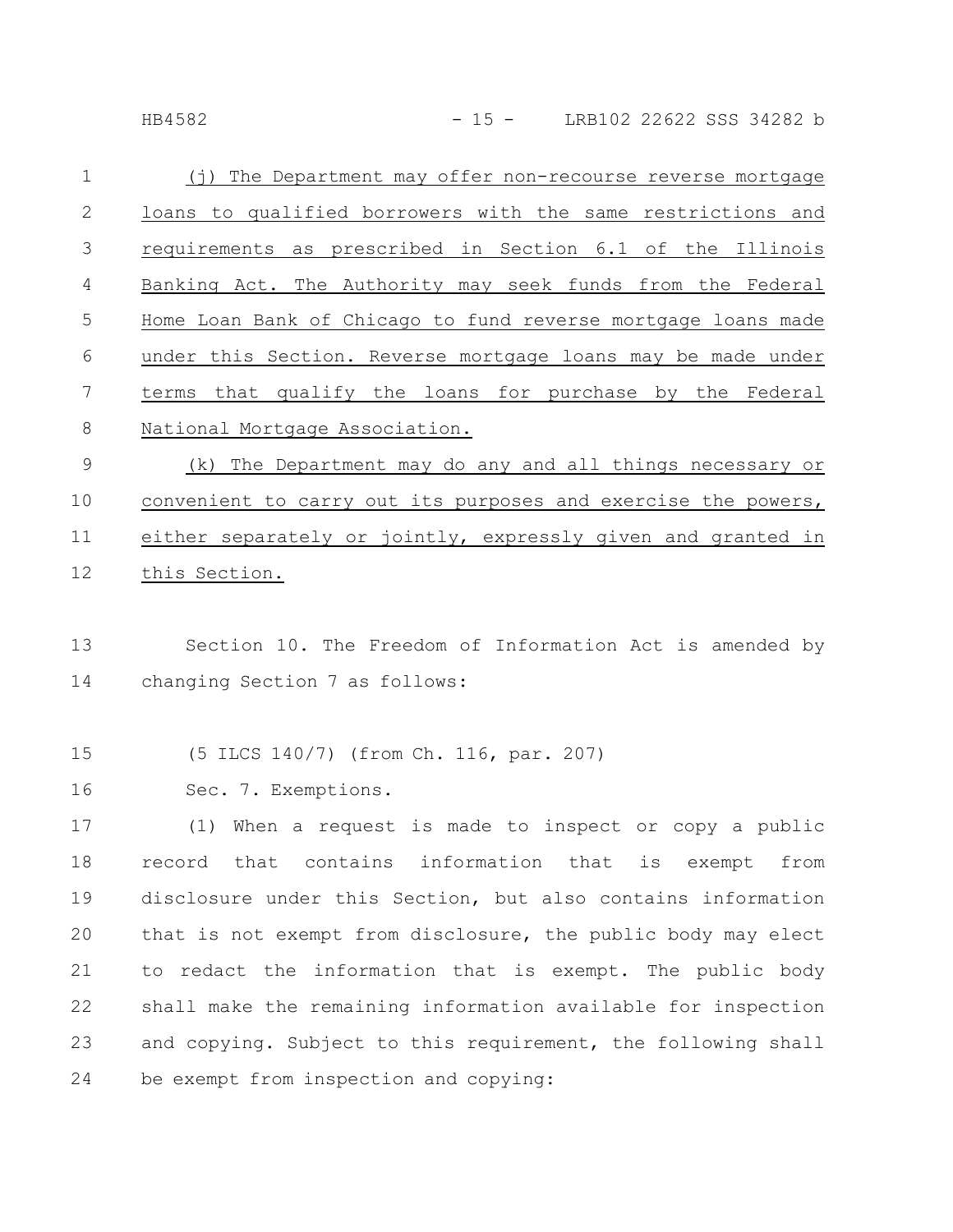(a) Information specifically prohibited from disclosure by federal or State law or rules and regulations implementing federal or State law.

3 4

5

6

1

2

(b) Private information, unless disclosure is required by another provision of this Act, a State or federal law or a court order.

(b-5) Files, documents, and other data or databases maintained by one or more law enforcement agencies and specifically designed to provide information to one or more law enforcement agencies regarding the physical or mental status of one or more individual subjects. 7 8 9 10 11

(c) Personal information contained within public records, the disclosure of which would constitute a clearly unwarranted invasion of personal privacy, unless the disclosure is consented to in writing by the individual subjects of the information. "Unwarranted invasion of personal privacy" means the disclosure of information that is highly personal or objectionable to a reasonable person and in which the subject's right to privacy outweighs any legitimate public interest in obtaining the information. The disclosure of information that bears on the public duties of public employees and officials shall not be considered an invasion of personal privacy. 12 13 14 15 16 17 18 19 20 21 22 23 24

(d) Records in the possession of any public body created in the course of administrative enforcement 25 26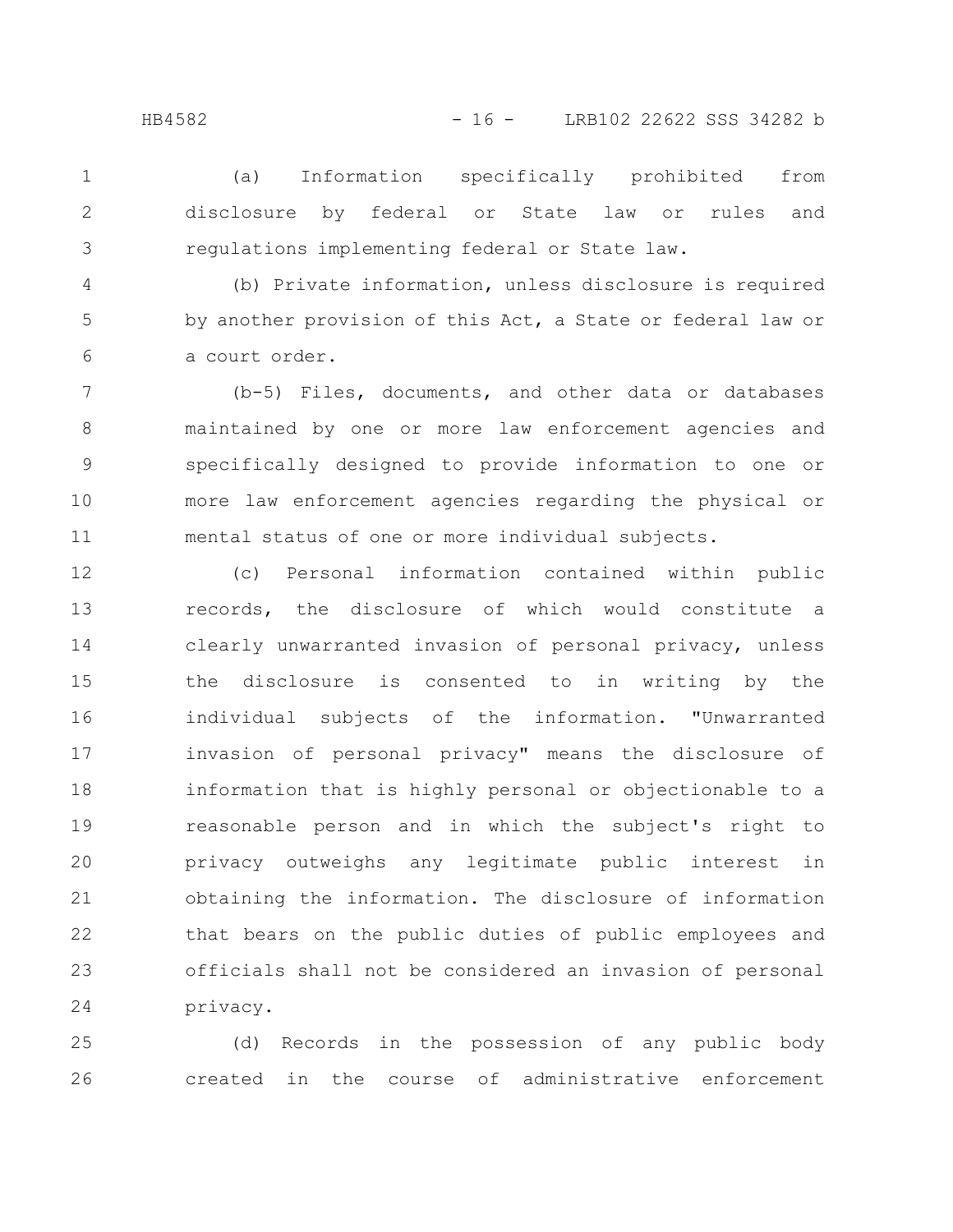proceedings, and any law enforcement or correctional agency for law enforcement purposes, but only to the extent that disclosure would: 1 2 3

(i) interfere with pending or actually and reasonably contemplated law enforcement proceedings conducted by any law enforcement or correctional agency that is the recipient of the request; 4 5 6 7

(ii) interfere with active administrative enforcement proceedings conducted by the public body that is the recipient of the request; 8 9 10

(iii) create a substantial likelihood that a person will be deprived of a fair trial or an impartial hearing; 11 12 13

(iv) unavoidably disclose the identity of a confidential source, confidential information furnished only by the confidential source, or persons who file complaints with or provide information to administrative, investigative, law enforcement, or penal agencies; except that the identities of witnesses to traffic accidents, traffic accident reports, and rescue reports shall be provided by agencies of local government, except when disclosure would interfere with an active criminal investigation conducted by the agency that is the recipient of the request; 14 15 16 17 18 19 20 21 22 23 24 25

26

(v) disclose unique or specialized investigative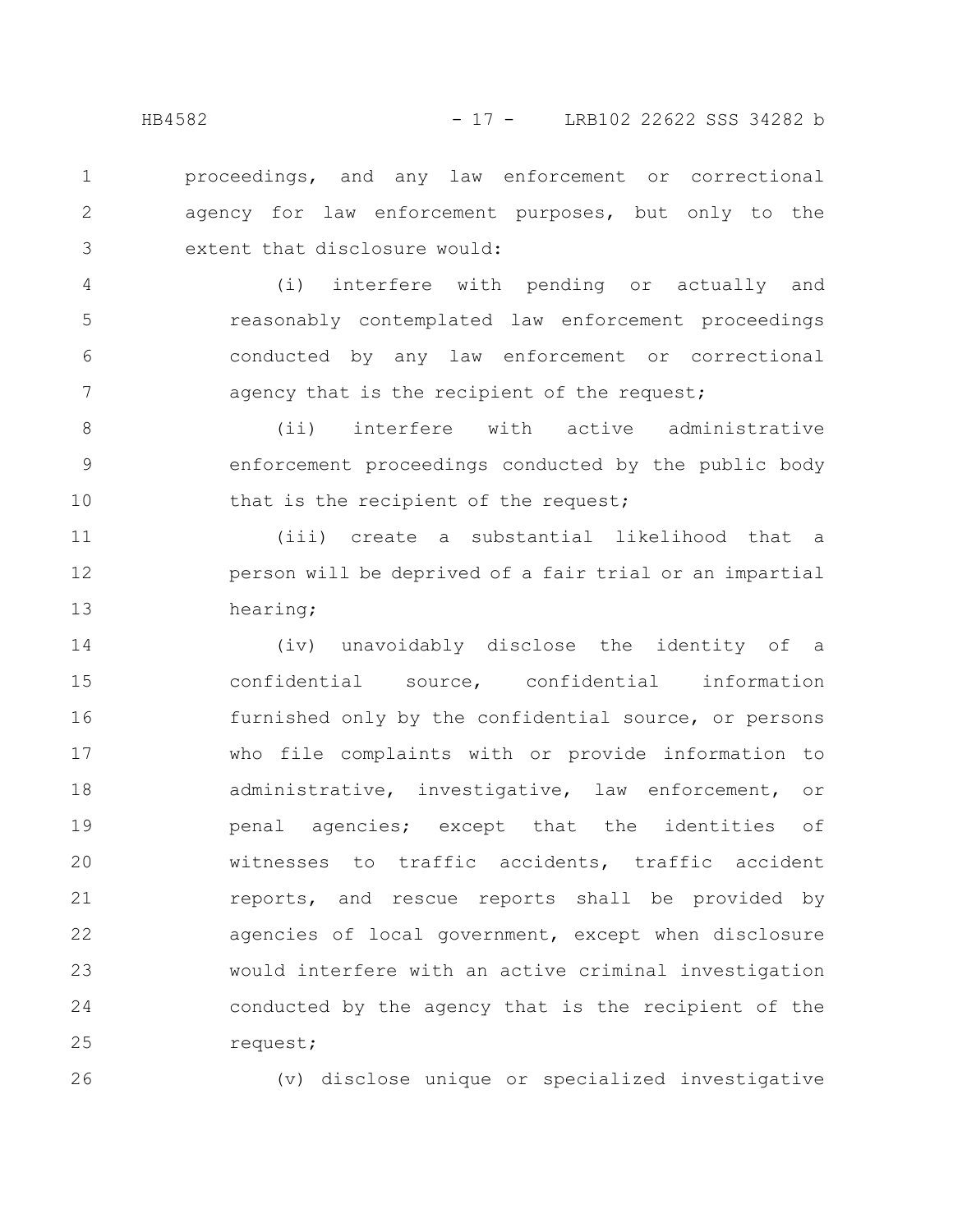8

9

10

11

techniques other than those generally used and known or disclose internal documents of correctional agencies related to detection, observation or investigation of incidents of crime or misconduct, and disclosure would result in demonstrable harm to the agency or public body that is the recipient of the request; 1 2 3 4 5 6 7

(vi) endanger the life or physical safety of law enforcement personnel or any other person; or

(vii) obstruct an ongoing criminal investigation by the agency that is the recipient of the request.

(d-5) A law enforcement record created for law enforcement purposes and contained in a shared electronic record management system if the law enforcement agency that is the recipient of the request did not create the record, did not participate in or have a role in any of the events which are the subject of the record, and only has access to the record through the shared electronic record management system. 12 13 14 15 16 17 18 19

(d-6) Records contained in the Officer Professional Conduct Database under Section 9.2 9.4 of the Illinois Police Training Act, except to the extent authorized under that Section. This includes the documents supplied to the Illinois Law Enforcement Training Standards Board from the Illinois State Police and Illinois State Police Merit Board. 20 21 22 23 24 25 26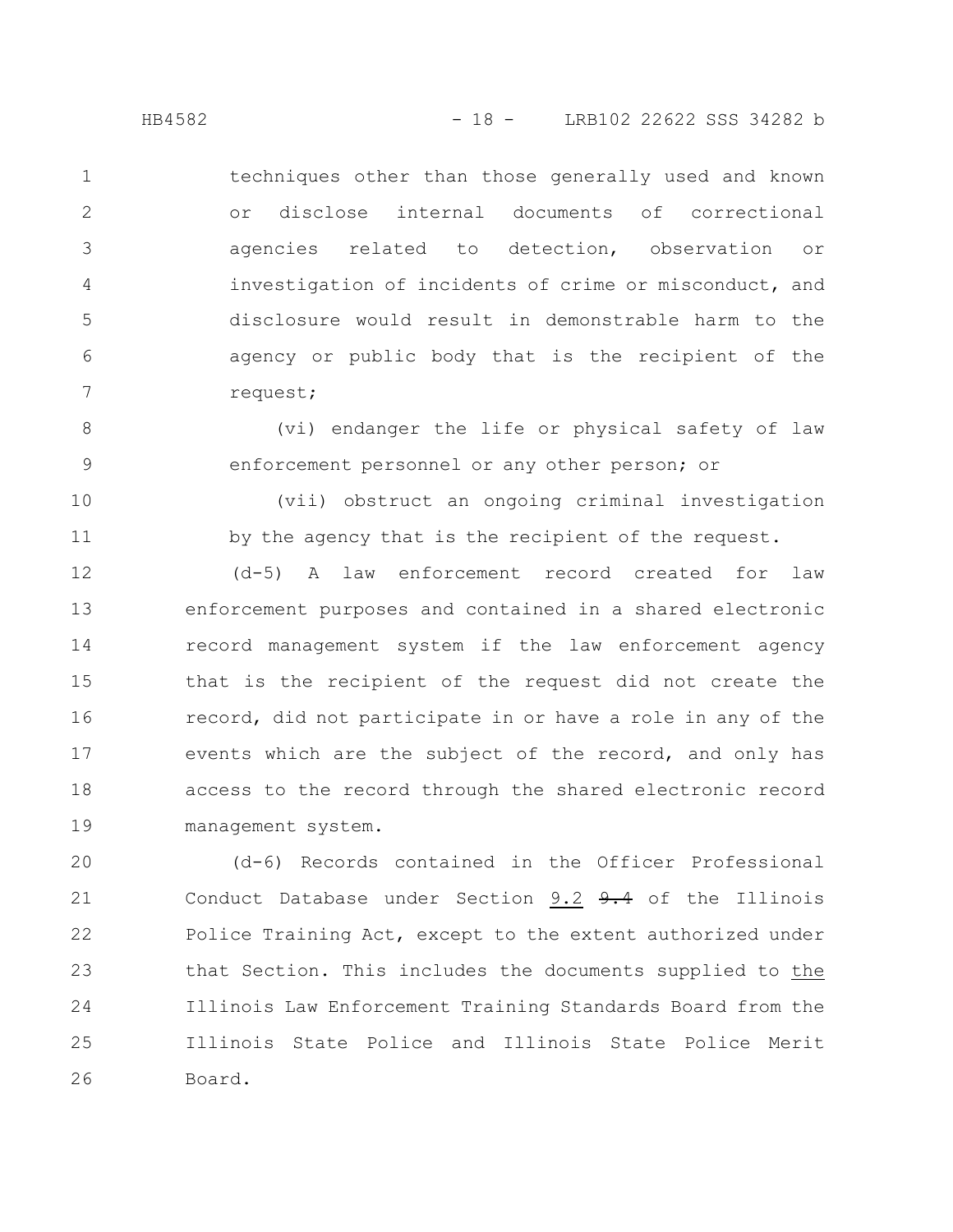1 2

(e) Records that relate to or affect the security of correctional institutions and detention facilities.

(e-5) Records requested by persons committed to the Department of Corrections, Department of Human Services Division of Mental Health, or a county jail if those materials are available in the library of the correctional institution or facility or jail where the inmate is confined. 3 4 5 6 7 8

(e-6) Records requested by persons committed to the Department of Corrections, Department of Human Services Division of Mental Health, or a county jail if those materials include records from staff members' personnel files, staff rosters, or other staffing assignment information. 9 10 11 12 13 14

(e-7) Records requested by persons committed to the Department of Corrections or Department of Human Services Division of Mental Health if those materials are available through an administrative request to the Department of Corrections or Department of Human Services Division of Mental Health. 15 16 17 18 19 20

(e-8) Records requested by a person committed to the Department of Corrections, Department of Human Services Division of Mental Health, or a county jail, the disclosure of which would result in the risk of harm to any person or the risk of an escape from a jail or correctional institution or facility. 21 22 23 24 25 26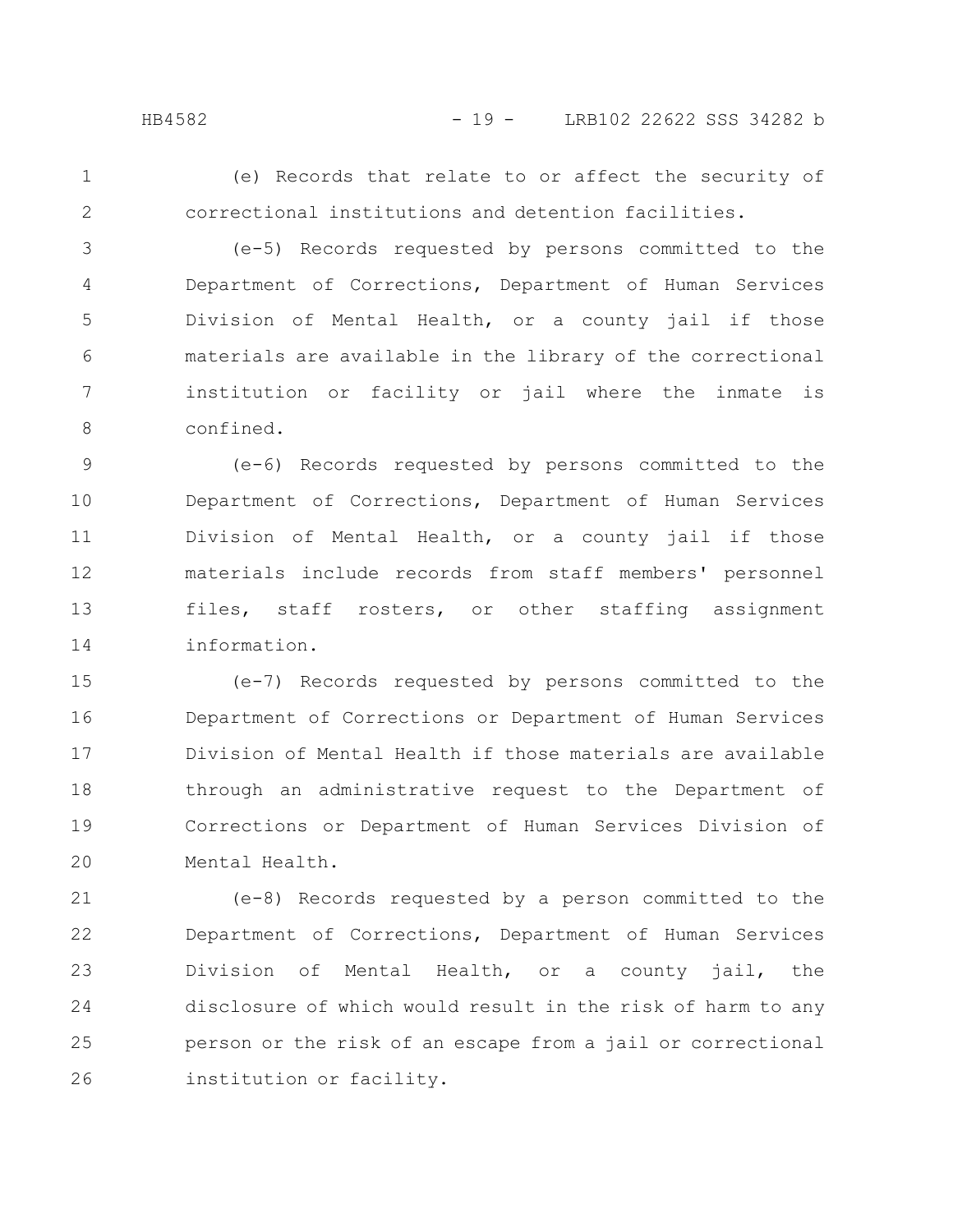(e-9) Records requested by a person in a county jail or committed to the Department of Corrections or Department of Human Services Division of Mental Health, containing personal information pertaining to the person's victim or the victim's family, including, but not limited to, a victim's home address, home telephone number, work or school address, work telephone number, social security number, or any other identifying information, except as may be relevant to a requester's current or potential case or claim. 1 2 3 4 5 6 7 8 9 10

(e-10) Law enforcement records of other persons requested by a person committed to the Department of Corrections, Department of Human Services Division of Mental Health, or a county jail, including, but not limited to, arrest and booking records, mug shots, and crime scene photographs, except as these records may be relevant to the requester's current or potential case or claim. 11 12 13 14 15 16 17 18

(f) Preliminary drafts, notes, recommendations, memoranda and other records in which opinions are expressed, or policies or actions are formulated, except that a specific record or relevant portion of a record shall not be exempt when the record is publicly cited and identified by the head of the public body. The exemption provided in this paragraph (f) extends to all those records of officers and agencies of the General Assembly 19 20 21 22 23 24 25 26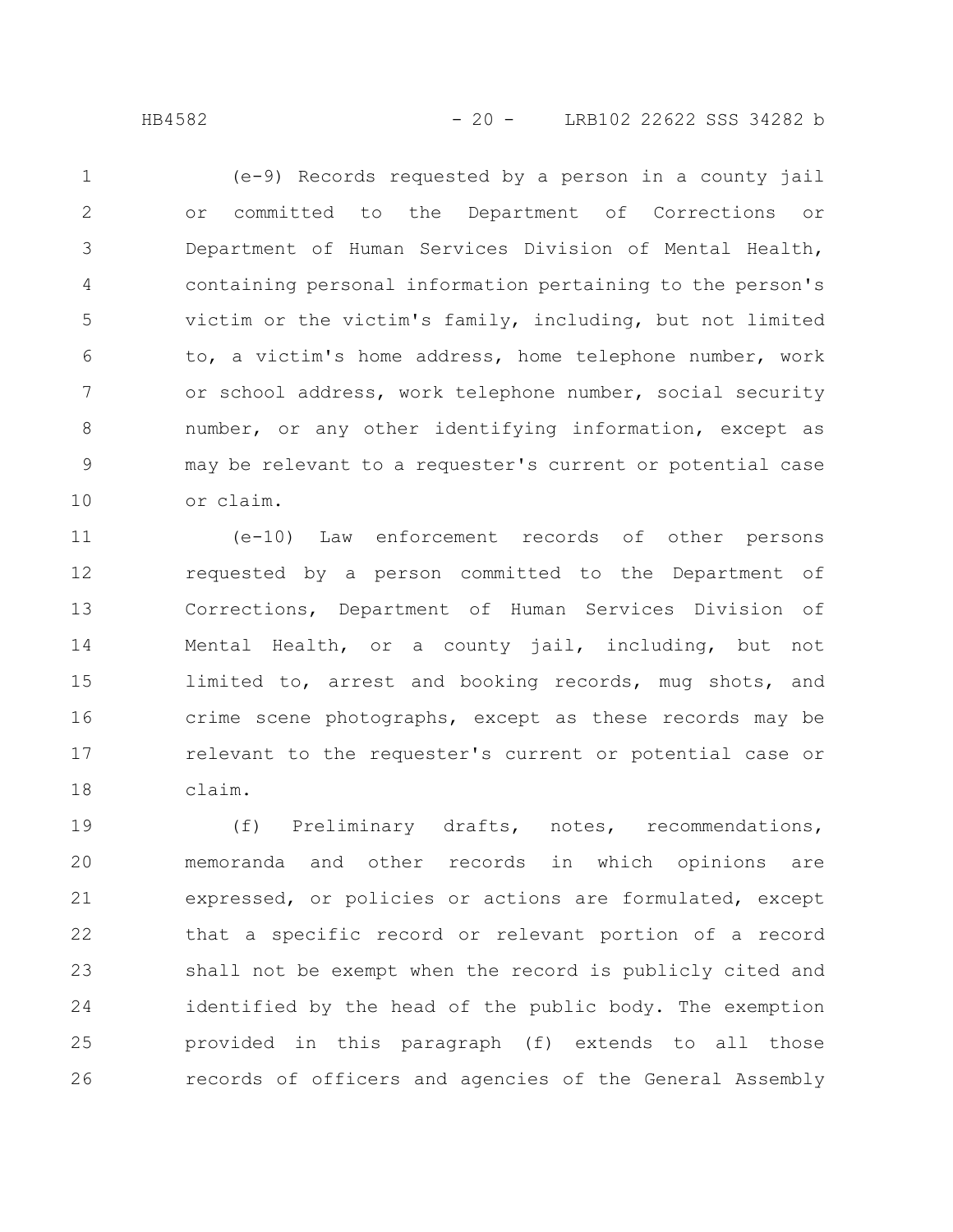1

that pertain to the preparation of legislative documents.

(g) Trade secrets and commercial or financial information obtained from a person or business where the trade secrets or commercial or financial information are furnished under a claim that they are proprietary, privileged, or confidential, and that disclosure of the trade secrets or commercial or financial information would cause competitive harm to the person or business, and only insofar as the claim directly applies to the records requested. 2 3 4 5 6 7 8 9 10

The information included under this exemption includes all trade secrets and commercial or financial information obtained by a public body, including a public pension fund, from a private equity fund or a privately held company within the investment portfolio of a private equity fund as a result of either investing or evaluating a potential investment of public funds in a private equity fund. The exemption contained in this item does not apply to the aggregate financial performance information of a private equity fund, nor to the identity of the fund's managers or general partners. The exemption contained in this item does not apply to the identity of a privately held company within the investment portfolio of a private equity fund, unless the disclosure of the identity of a privately held company may cause competitive harm. 11 12 13 14 15 16 17 18 19 20 21 22 23 24 25

Nothing contained in this paragraph (g) shall be 26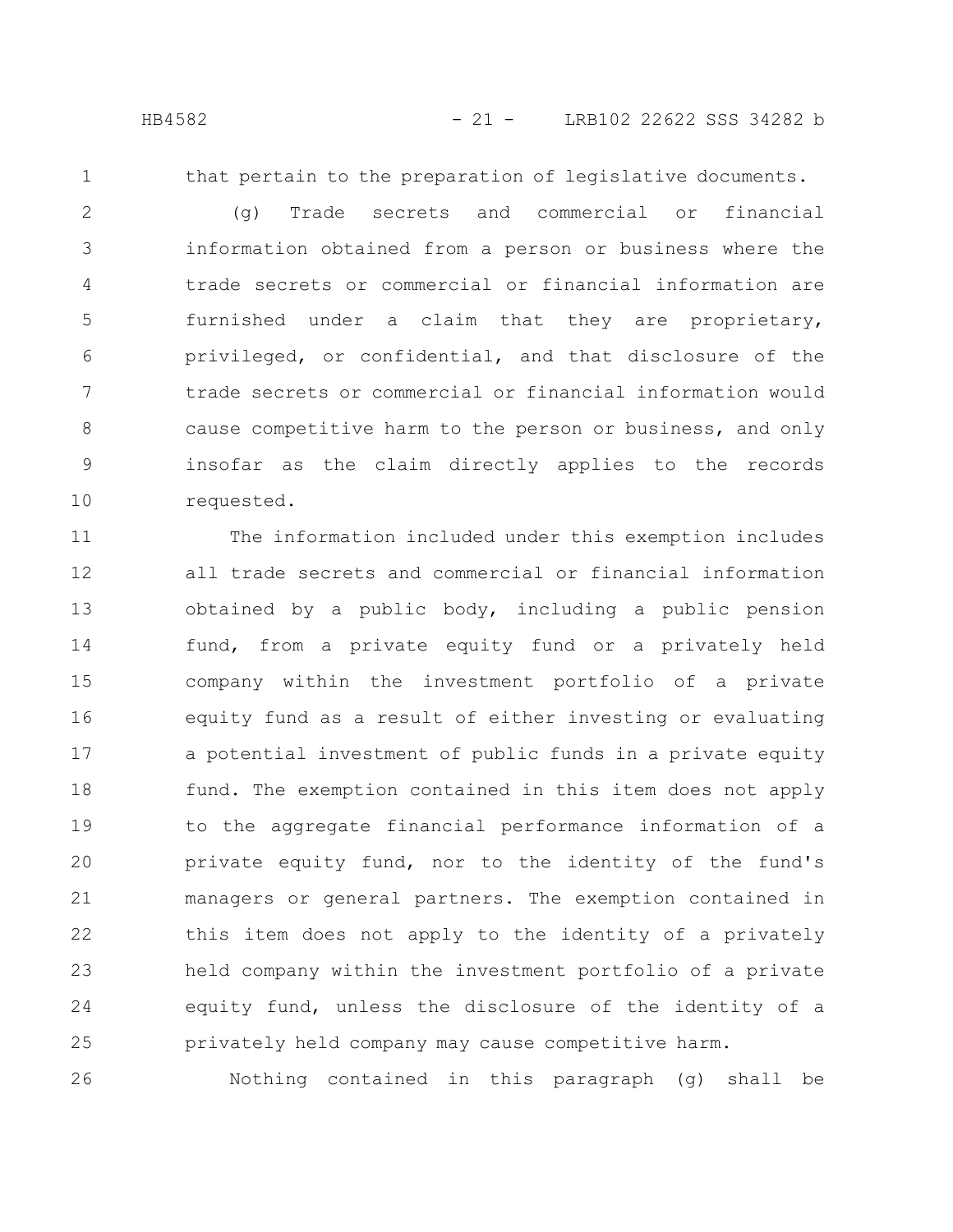construed to prevent a person or business from consenting

to disclosure.

(h) Proposals and bids for any contract, grant, or agreement, including information which if it were disclosed would frustrate procurement or give an advantage to any person proposing to enter into a contractor agreement with the body, until an award or final selection is made. Information prepared by or for the body in preparation of a bid solicitation shall be exempt until an award or final selection is made. 3 4 5 6 7 8 9 10

(i) Valuable formulae, computer geographic systems, designs, drawings and research data obtained or produced by any public body when disclosure could reasonably be expected to produce private gain or public loss. The exemption for "computer geographic systems" provided in this paragraph (i) does not extend to requests made by news media as defined in Section 2 of this Act when the requested information is not otherwise exempt and the only purpose of the request is to access and disseminate information regarding the health, safety, welfare, or legal rights of the general public. 11 12 13 14 15 16 17 18 19 20 21

(j) The following information pertaining to educational matters: 22 23

(i) test questions, scoring keys and other examination data used to administer an academic examination; 24 25 26

1

2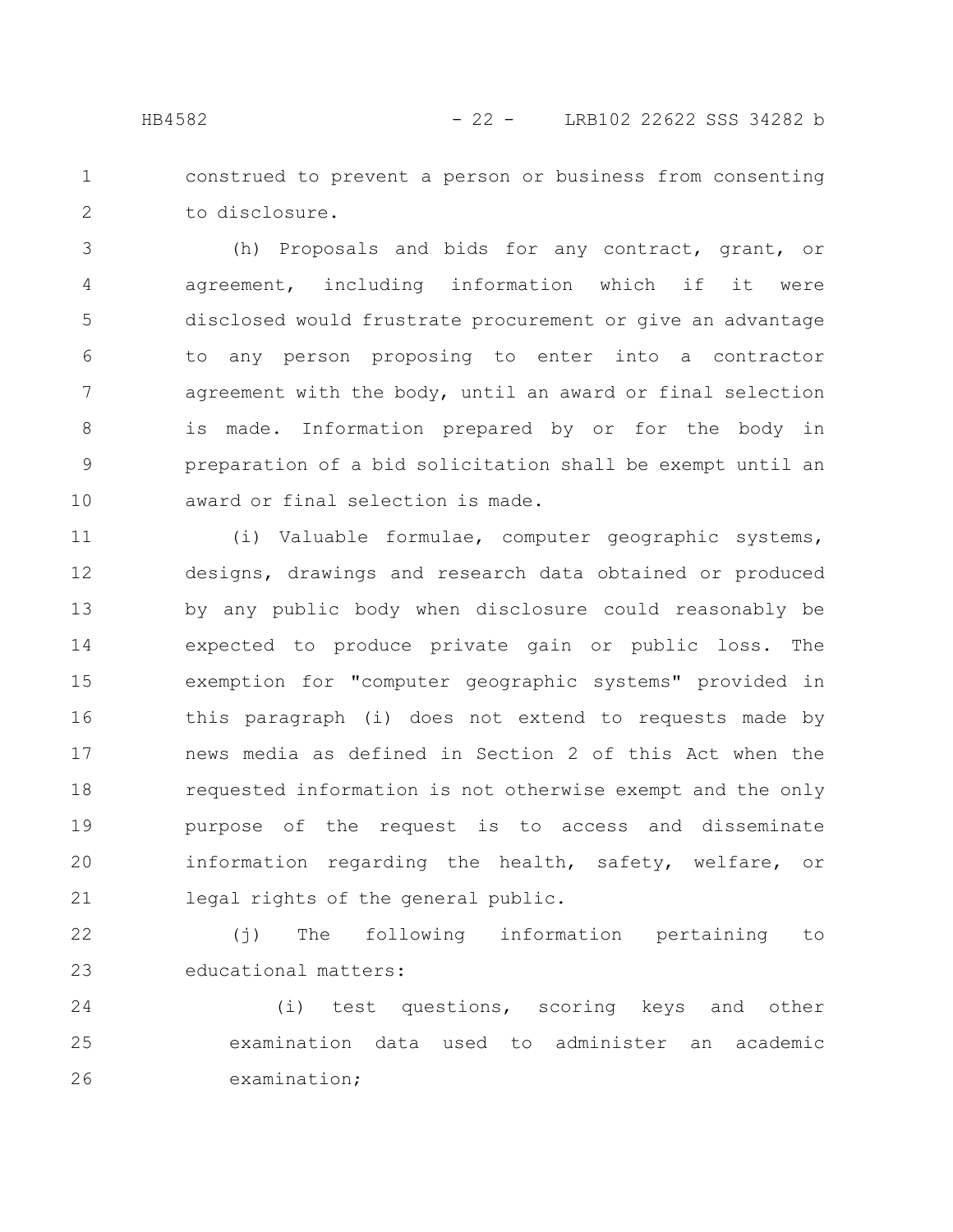(ii) information received by a primary or secondary school, college, or university under its procedures for the evaluation of faculty members by their academic peers; 1 2 3 4

(iii) information concerning a school or university's adjudication of student disciplinary cases, but only to the extent that disclosure would unavoidably reveal the identity of the student; and 5 6 7 8

(iv) course materials or research materials used by faculty members. 9 10

(k) Architects' plans, engineers' technical submissions, and other construction related technical documents for projects not constructed or developed in whole or in part with public funds and the same for projects constructed or developed with public funds, including, but not limited to, power generating and distribution stations and other transmission and distribution facilities, water treatment facilities, airport facilities, sport stadiums, convention centers, and all government owned, operated, or occupied buildings, but only to the extent that disclosure would compromise security. 11 12 13 14 15 16 17 18 19 20 21 22

(l) Minutes of meetings of public bodies closed to the public as provided in the Open Meetings Act until the public body makes the minutes available to the public under Section 2.06 of the Open Meetings Act. 23 24 25 26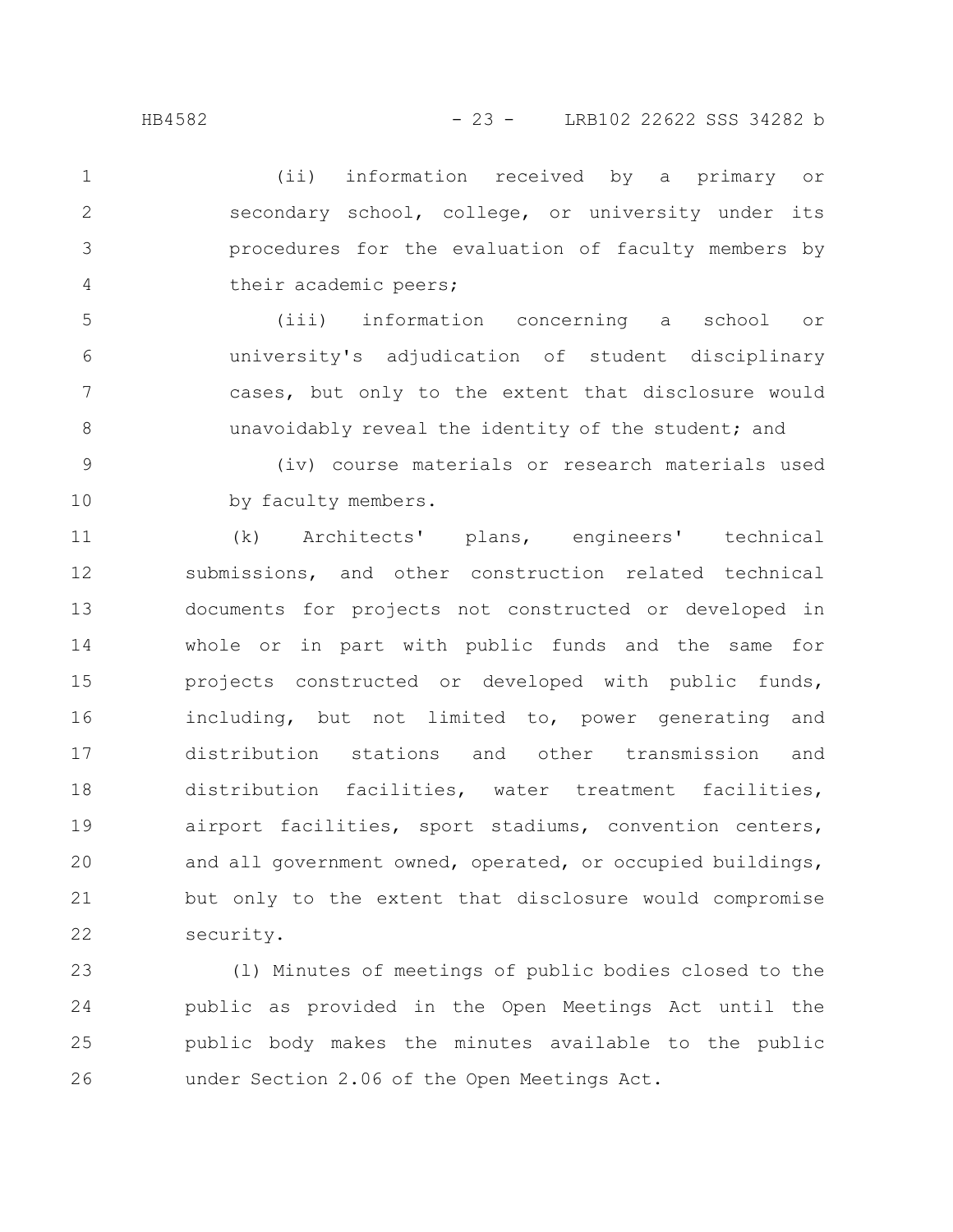(m) Communications between a public body and an attorney or auditor representing the public body that would not be subject to discovery in litigation, and materials prepared or compiled by or for a public body in anticipation of a criminal, civil, or administrative proceeding upon the request of an attorney advising the public body, and materials prepared or compiled with respect to internal audits of public bodies. 1 2 3 4 5 6 7 8

(n) Records relating to a public body's adjudication of employee grievances or disciplinary cases; however, this exemption shall not extend to the final outcome of cases in which discipline is imposed. 9 10 11 12

(o) Administrative or technical information associated with automated data processing operations, including, but not limited to, software, operating protocols, computer program abstracts, file layouts, source listings, object modules, load modules, user guides, documentation pertaining to all logical and physical design of computerized systems, employee manuals, and any other information that, if disclosed, would jeopardize the security of the system or its data or the security of materials exempt under this Section. 13 14 15 16 17 18 19 20 21 22

(p) Records relating to collective negotiating matters between public bodies and their employees or representatives, except that any final contract or agreement shall be subject to inspection and copying. 23 24 25 26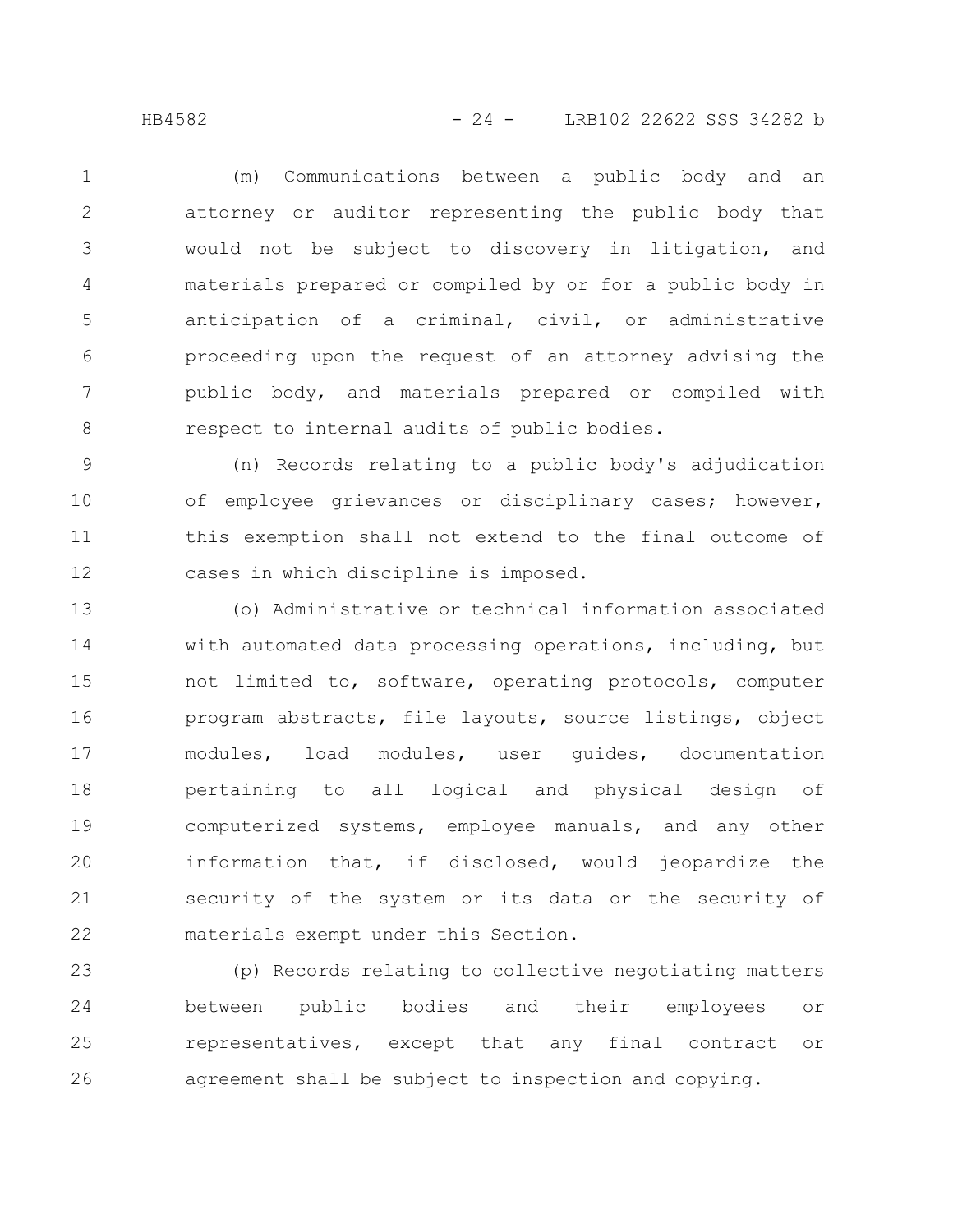(q) Test questions, scoring keys, and other examination data used to determine the qualifications of an applicant for a license or employment. 1 2 3

(r) The records, documents, and information relating to real estate purchase negotiations until those negotiations have been completed or otherwise terminated. With regard to a parcel involved in a pending or actually and reasonably contemplated eminent domain proceeding under the Eminent Domain Act, records, documents, and information relating to that parcel shall be exempt except as may be allowed under discovery rules adopted by the Illinois Supreme Court. The records, documents, and information relating to a real estate sale shall be exempt until a sale is consummated. 4 5 6 7 8 9 10 11 12 13 14

(s) Any and all proprietary information and records related to the operation of an intergovernmental risk management association or self-insurance pool or jointly self-administered health and accident cooperative or pool. Insurance or self insurance (including any intergovernmental risk management association or self insurance pool) claims, loss or risk management information, records, data, advice or communications. 15 16 17 18 19 20 21 22

(t) Information contained in or related to examination, operating, or condition reports prepared by, on behalf of, or for the use of a public body responsible for the regulation or supervision of financial 23 24 25 26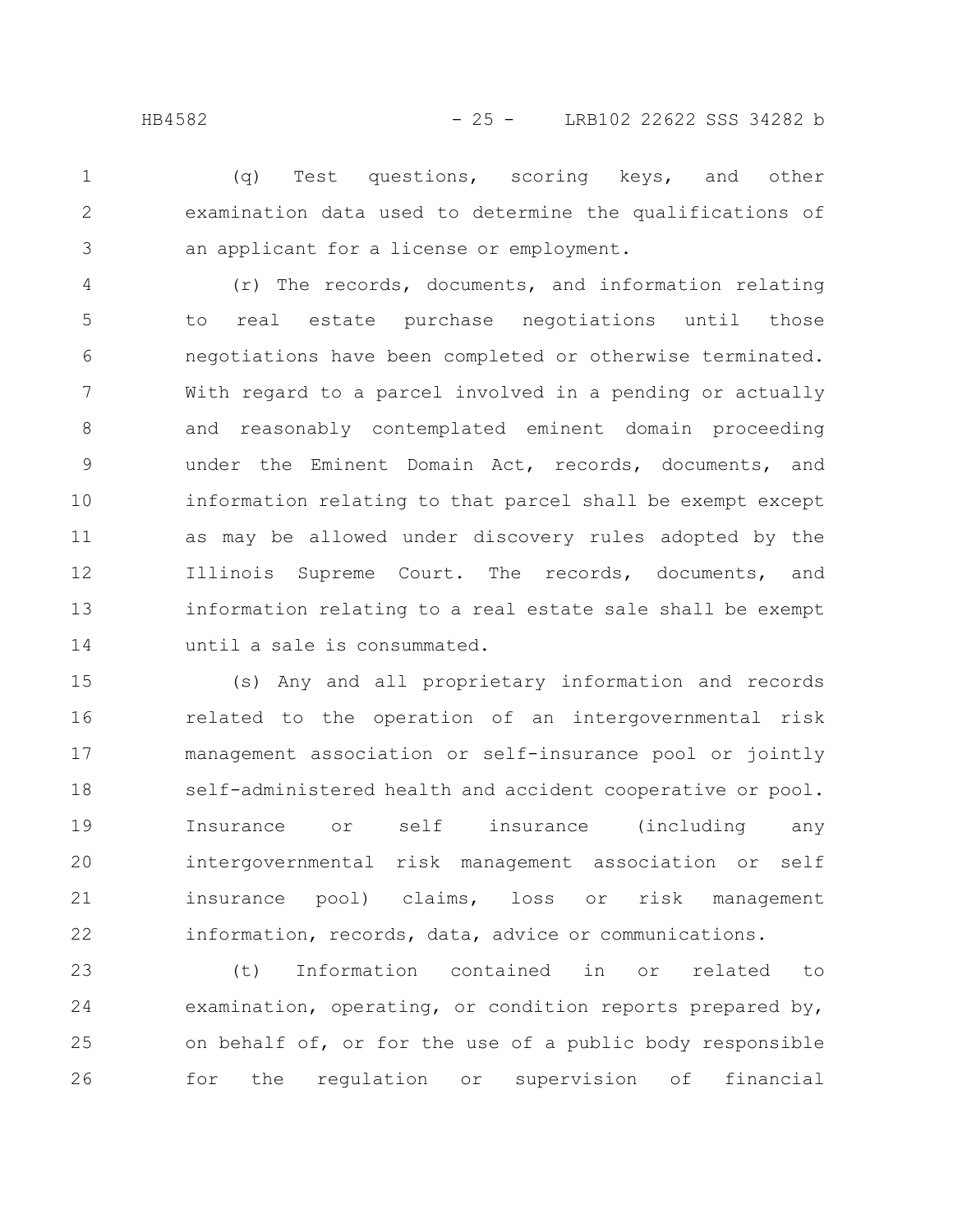institutions, insurance companies, or pharmacy benefit managers, unless disclosure is otherwise required by State law. 1 2 3

(u) Information that would disclose or might lead to the disclosure of secret or confidential information, codes, algorithms, programs, or private keys intended to be used to create electronic signatures under the Uniform Electronic Transactions Act. 4 5 6 7 8

(v) Vulnerability assessments, security measures, and response policies or plans that are designed to identify, prevent, or respond to potential attacks upon a community's population or systems, facilities, or installations, the destruction or contamination of which would constitute a clear and present danger to the health or safety of the community, but only to the extent that disclosure could reasonably be expected to jeopardize the effectiveness of the measures or the safety of the personnel who implement them or the public. Information exempt under this item may include such things as details pertaining to the mobilization or deployment of personnel or equipment, to the operation of communication systems or protocols, or to tactical operations. 9 10 11 12 13 14 15 16 17 18 19 20 21 22

(w) (Blank).

23

(x) Maps and other records regarding the location or security of generation, transmission, distribution, storage, gathering, treatment, or switching facilities 24 25 26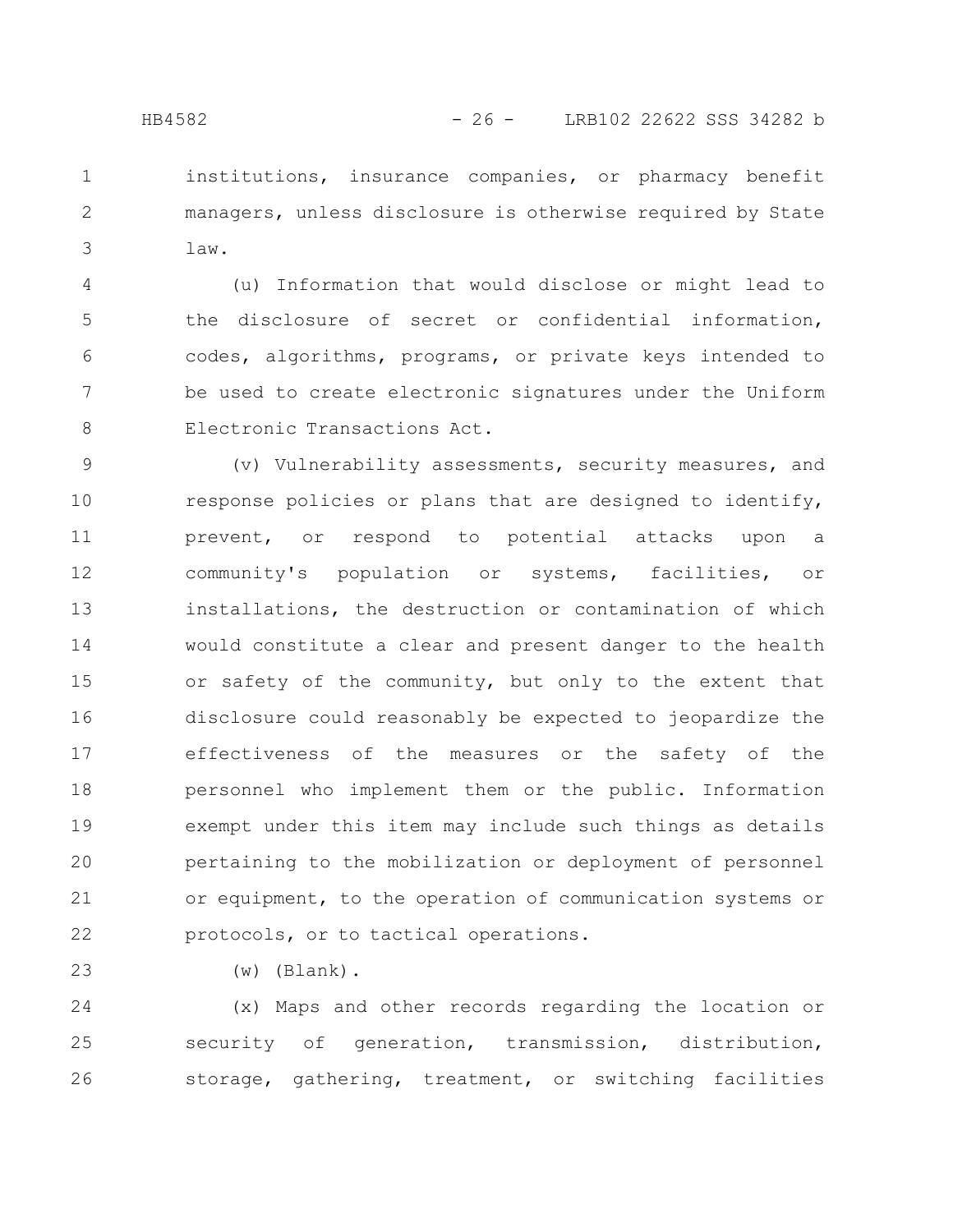owned by a utility, by a power generator, or by the Illinois Power Agency. 1 2

(y) Information contained in or related to proposals, bids, or negotiations related to electric power procurement under Section 1-75 of the Illinois Power Agency Act and Section 16-111.5 of the Public Utilities Act that is determined to be confidential and proprietary by the Illinois Power Agency or by the Illinois Commerce Commission. 3 4 5 6 7 8 9

(z) Information about students exempted from disclosure under Sections 10-20.38 or 34-18.29 of the School Code, and information about undergraduate students enrolled at an institution of higher education exempted from disclosure under Section 25 of the Illinois Credit Card Marketing Act of 2009. 10 11 12 13 14 15

(aa) Information the disclosure of which is exempted under the Viatical Settlements Act of 2009. 16 17

(bb) Records and information provided to a mortality review team and records maintained by a mortality review team appointed under the Department of Juvenile Justice Mortality Review Team Act. 18 19 20 21

(cc) Information regarding interments, entombments, or inurnments of human remains that are submitted to the Cemetery Oversight Database under the Cemetery Care Act or the Cemetery Oversight Act, whichever is applicable. 22 23 24 25

(dd) Correspondence and records (i) that may not be

26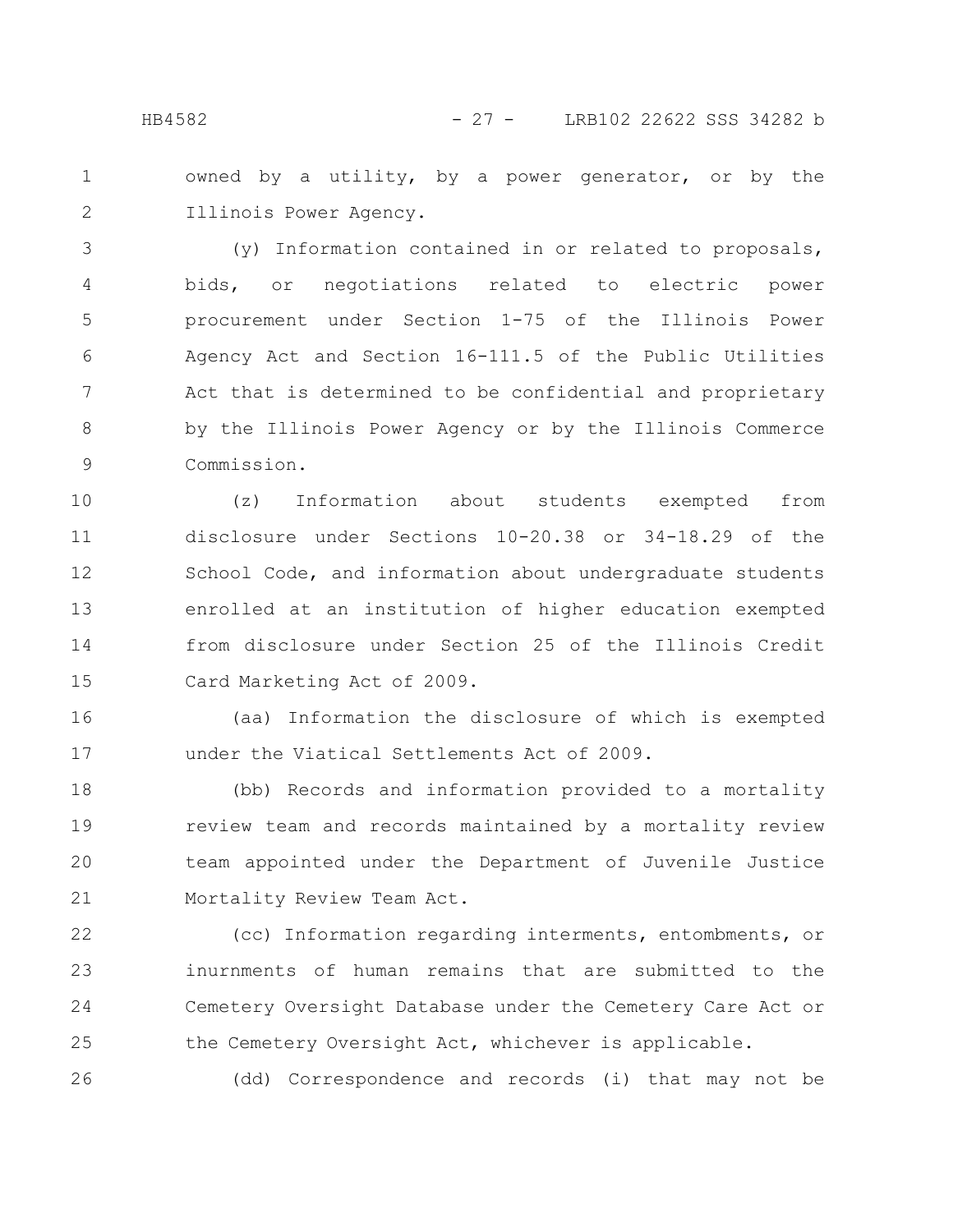disclosed under Section 11-9 of the Illinois Public Aid Code or (ii) that pertain to appeals under Section 11-8 of the Illinois Public Aid Code. 1 2 3

(ee) The names, addresses, or other personal information of persons who are minors and are also participants and registrants in programs of park districts, forest preserve districts, conservation districts, recreation agencies, and special recreation associations. 4 5 6 7 8 9

(ff) The names, addresses, or other personal information of participants and registrants in programs of park districts, forest preserve districts, conservation districts, recreation agencies, and special recreation associations where such programs are targeted primarily to minors. 10 11 12 13 14 15

(gg) Confidential information described in Section 1-100 of the Illinois Independent Tax Tribunal Act of 2012. 16 17 18

(hh) The report submitted to the State Board of Education by the School Security and Standards Task Force under item (8) of subsection (d) of Section 2-3.160 of the School Code and any information contained in that report. 19 20 21 22

(ii) Records requested by persons committed to or detained by the Department of Human Services under the Sexually Violent Persons Commitment Act or committed to the Department of Corrections under the Sexually Dangerous 23 24 25 26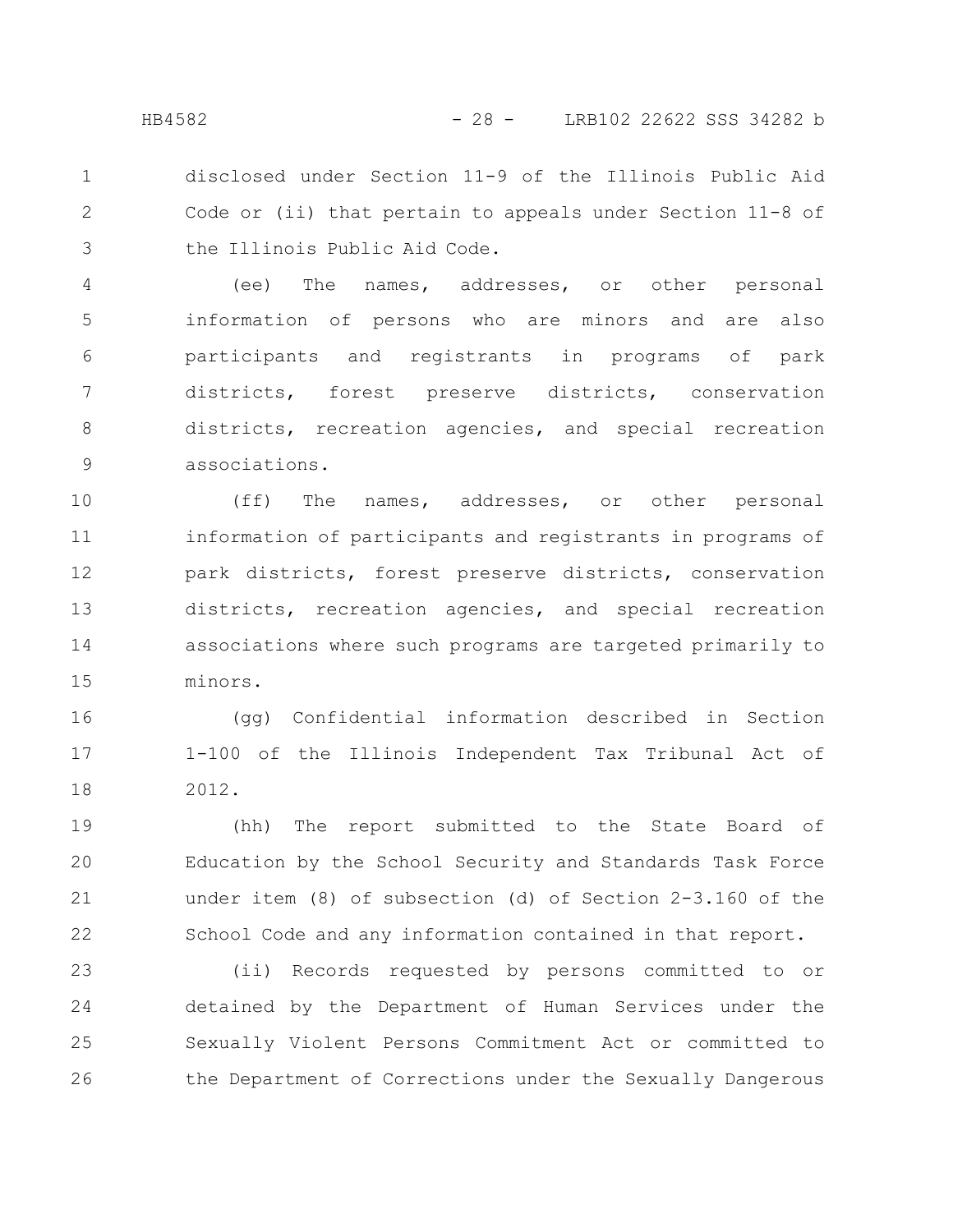Persons Act if those materials: (i) are available in the library of the facility where the individual is confined; (ii) include records from staff members' personnel files, staff rosters, or other staffing assignment information; or (iii) are available through an administrative request to the Department of Human Services or the Department of Corrections. 1 2 3 4 5 6 7

(jj) Confidential information described in Section 5-535 of the Civil Administrative Code of Illinois. 8 9

(kk) The public body's credit card numbers, debit card numbers, bank account numbers, Federal Employer Identification Number, security code numbers, passwords, and similar account information, the disclosure of which could result in identity theft or impression or defrauding of a governmental entity or a person. 10 11 12 13 14 15

(ll) Records concerning the work of the threat assessment team of a school district. 16 17

(mm) Records provided by a returning resident pursuant to or in connection with participation in the Second Chance State Housing Program. 18 19 20

(1.5) Any information exempt from disclosure under the Judicial Privacy Act shall be redacted from public records prior to disclosure under this Act. 21 22 23

(2) A public record that is not in the possession of a public body but is in the possession of a party with whom the agency has contracted to perform a governmental function on 24 25 26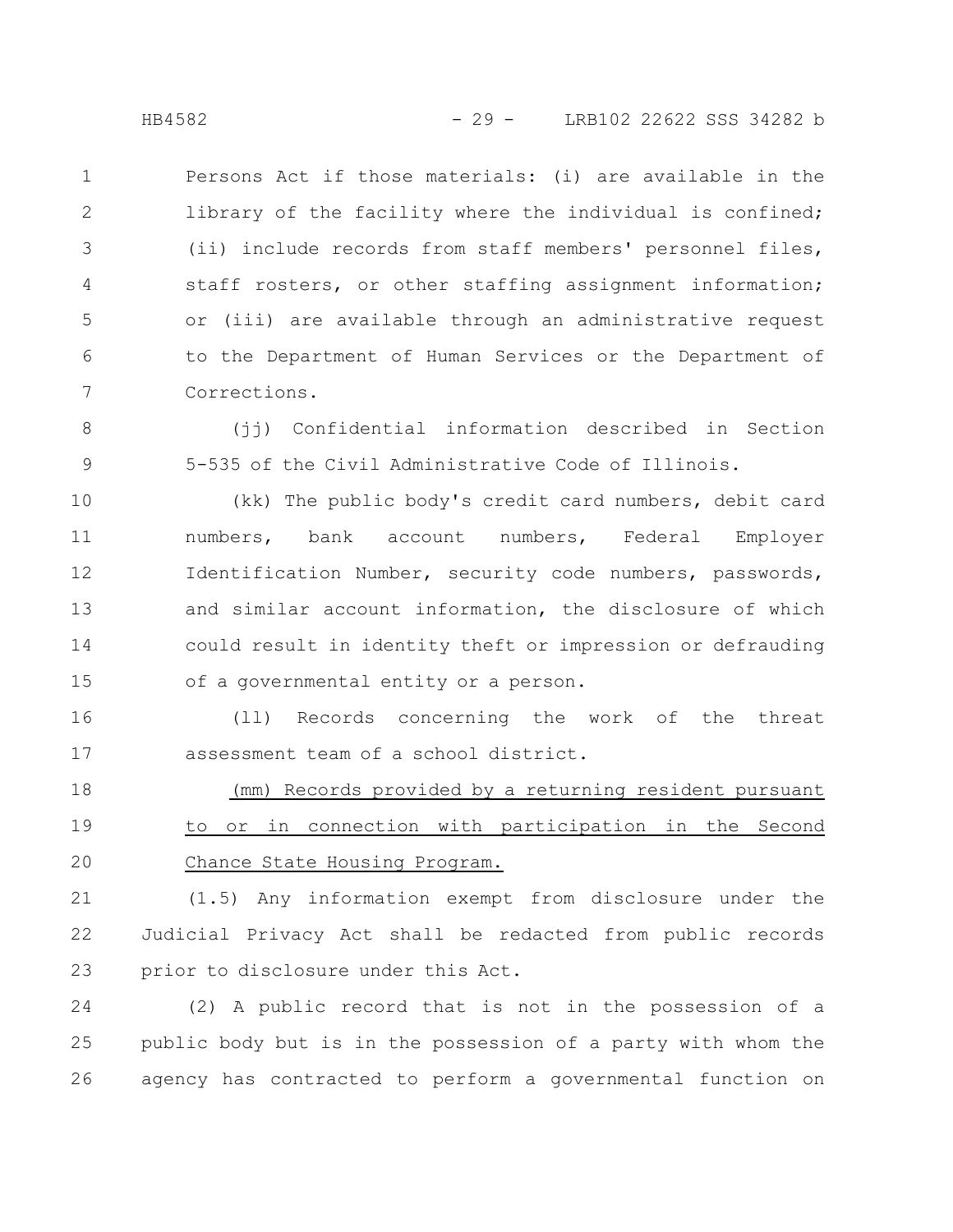behalf of the public body, and that directly relates to the governmental function and is not otherwise exempt under this Act, shall be considered a public record of the public body, for purposes of this Act. 1 2 3 4

(3) This Section does not authorize withholding of information or limit the availability of records to the public, except as stated in this Section or otherwise provided in this Act. 5 6 7 8

(Source: P.A. 101-434, eff. 1-1-20; 101-452, eff. 1-1-20; 101-455, eff. 8-23-19; 101-652, eff. 1-1-22; 102-38, eff. 6-25-21; 102-558, eff. 8-20-21; revised 11-22-21.) 9 10 11

Section 15. The Property Tax Code is amended by changing Sections 21-95, 21-100, and 21-260 and by adding Section 21-92 as follows: 12 13 14

(35 ILCS 200/21-92 new) Sec. 21-92. Purchase and sale by Department of Returning Resident Affairs. When any single-family or multi-family residential property is delinquent, or is forfeited for each of 2 or more years, and is offered for sale under any of the provisions of this Code, and the county board of the county in which the property is located has not applied to purchase it, the Department of Returning Resident Affairs may apply to purchase it. The Director of Returning Resident Affairs may appoint on its behalf some officer or person to attend such 15 16 17 18 19 20 21 22 23 24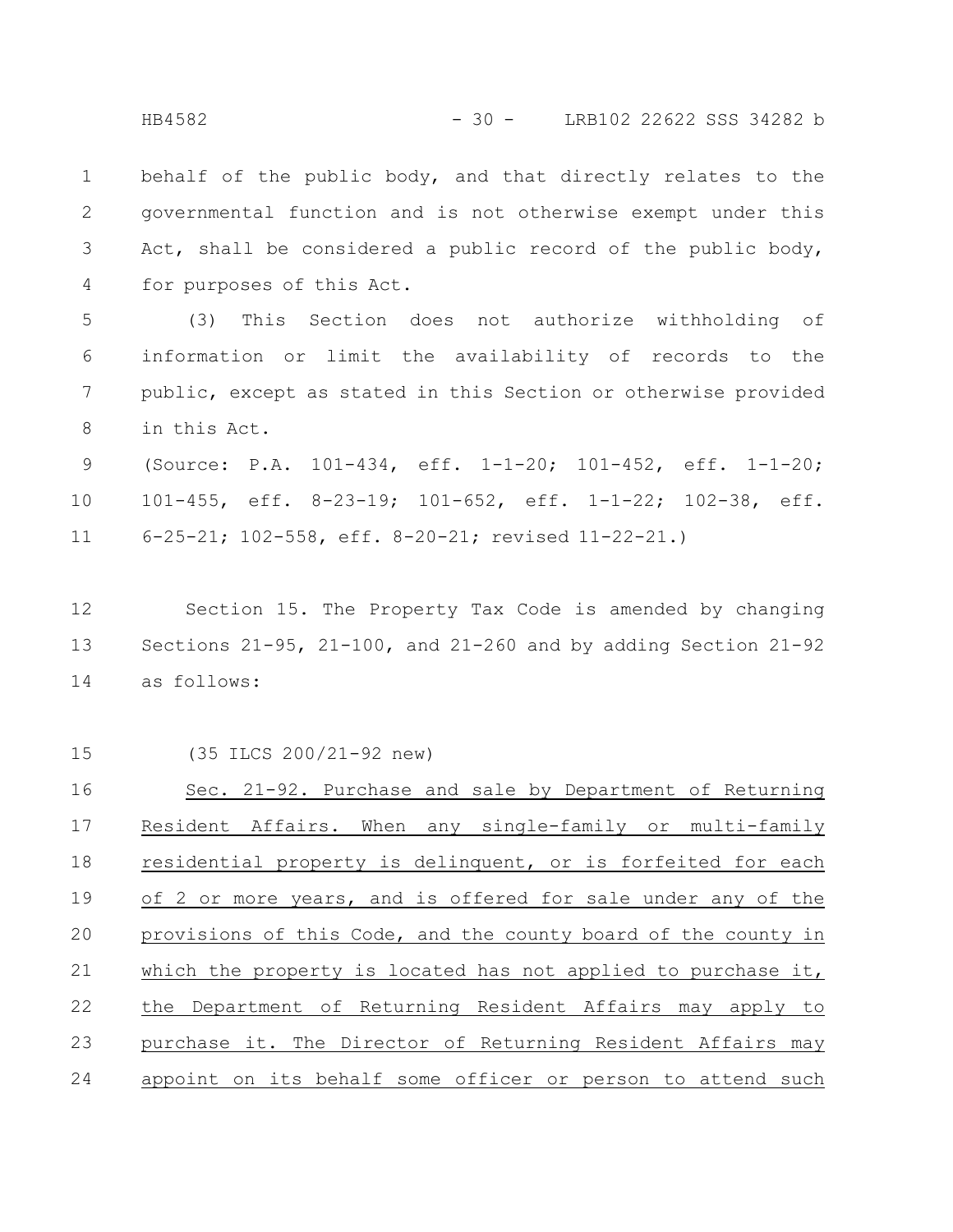| $\mathbf{1}$   | sales and bid or, in the case of forfeited property, to apply  |
|----------------|----------------------------------------------------------------|
| $\mathbf{2}$   | to the county clerk to purchase. The Department of Returning   |
| $\mathcal{S}$  | Resident Affairs shall apply on the bid or purchase the unpaid |
| 4              | taxes and special assessments due upon the property. No cash   |
| 5              | need be paid. The Department of Returning Resident Affairs may |
| $6\,$          | take steps necessary to acquire title to the property and may  |
| $\overline{7}$ | manage and operate the property, including, but not limited    |
| 8              | to, mowing of grass, removal of nuisance greenery, removal of  |
| $\mathsf 9$    | garbage, waste, debris or other materials, or the demolition,  |
| 10             | repair, or remediation of unsafe structures. When the          |
| 11             | Department of Returning Resident Affairs is a petitioner for a |
| 12             | tax deed, no filing fee shall be required. When the Department |
| 13             | of Returning Resident Affairs is the petitioner for a tax      |
| 14             | deed, one petition may be filed including all parcels that are |
| 15             | tax delinquent within the county or taxing district, and any   |
| 16             | publication made under Section 22-20 of this Code may combine  |
| 17             | all such parcels within a single notice. The notice shall list |
| 18             | the street or common address, if known, of the parcels for     |
| 19             | informational purposes. The Department of Returning Resident   |
| 20             | Affairs shall not be required to allege and prove that all     |
| 21             | taxes and special assessments which become due and payable     |
| 22             | after the sale to the county have been paid nor shall the      |
| 23             | county be required to pay the subsequently accruing taxes or   |
| 24             | special assessments at any time. The county collector shall be |
| 25             | prohibited from including the property in the tax sale of one  |
| 26             | or more subsequent years. The lien of taxes and special        |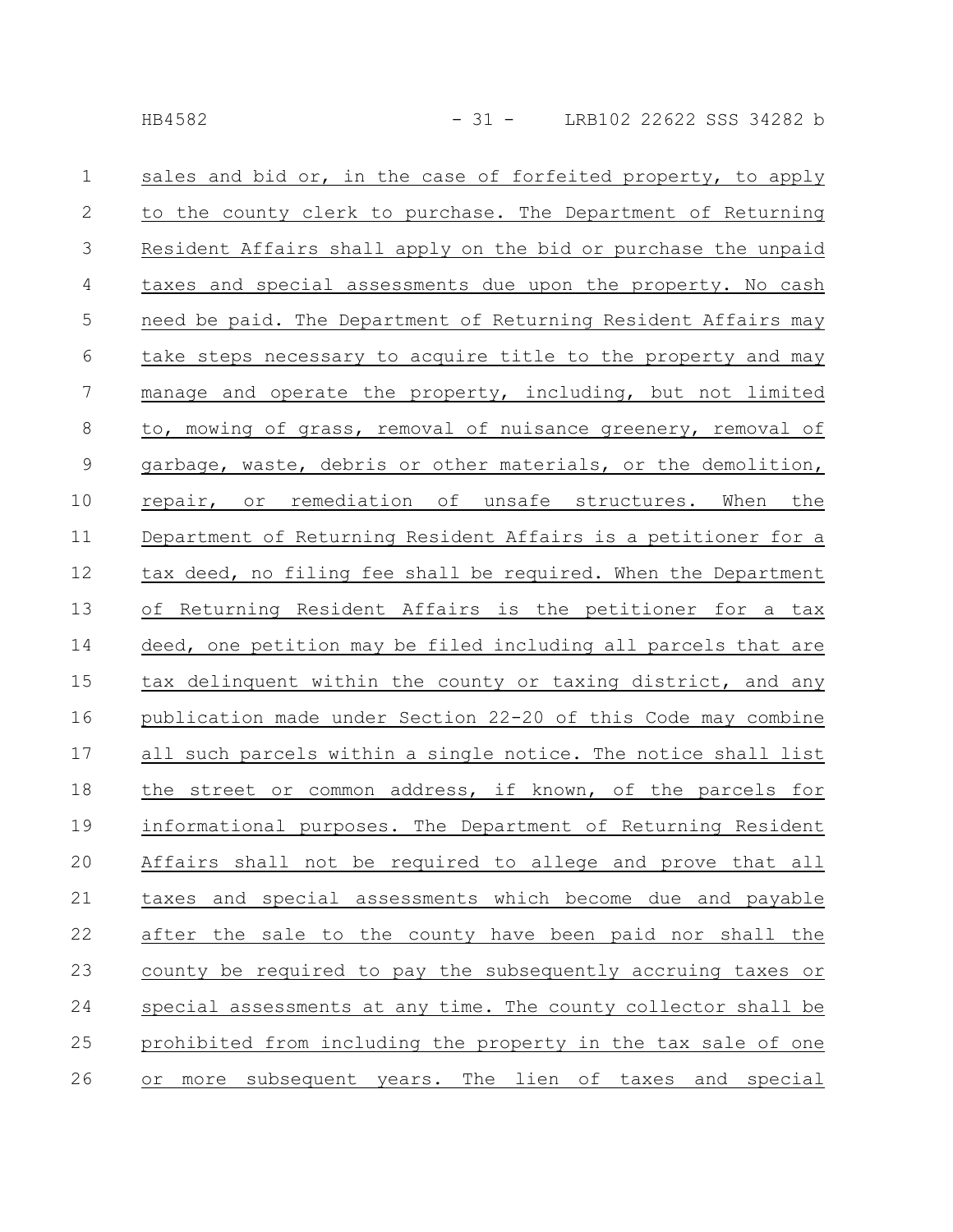assessments which become due and payable after a sale to the Department of Returning Resident Affairs shall merge in the fee title of that Department on the issuance of a deed. The Department may sell or assign the property so acquired, or the certificate of purchase to it, to any party. 1 2 3 4 5

(35 ILCS 200/21-95) 6

Sec. 21-95. Tax abatement after acquisition by a governmental unit. When any county, municipality, school district, forest preserve district, or park district or the Department of Returning Resident Affairs acquires property through the foreclosure of a lien, through a judicial deed, through the foreclosure of receivership certificate lien, or by acceptance of a deed of conveyance in lieu of foreclosing any lien against the property, or when a government unit acquires property under the Abandoned Housing Rehabilitation Act or a blight reduction or abandoned property program administered by the Illinois Housing Development Authority, or when any county or other taxing district acquires a deed for property under Section 21-90 or Sections 21-145 and 21-260, or when the Department of Returning Resident Affairs acquires a deed for property under Section 21-90a, or when any county, municipality, school district, forest preserve district, or park district acquires title to property that was to be transferred to that county, municipality, school district, forest preserve district, or park district under the terms of 7 8 9 10 11 12 13 14 15 16 17 18 19 20 21 22 23 24 25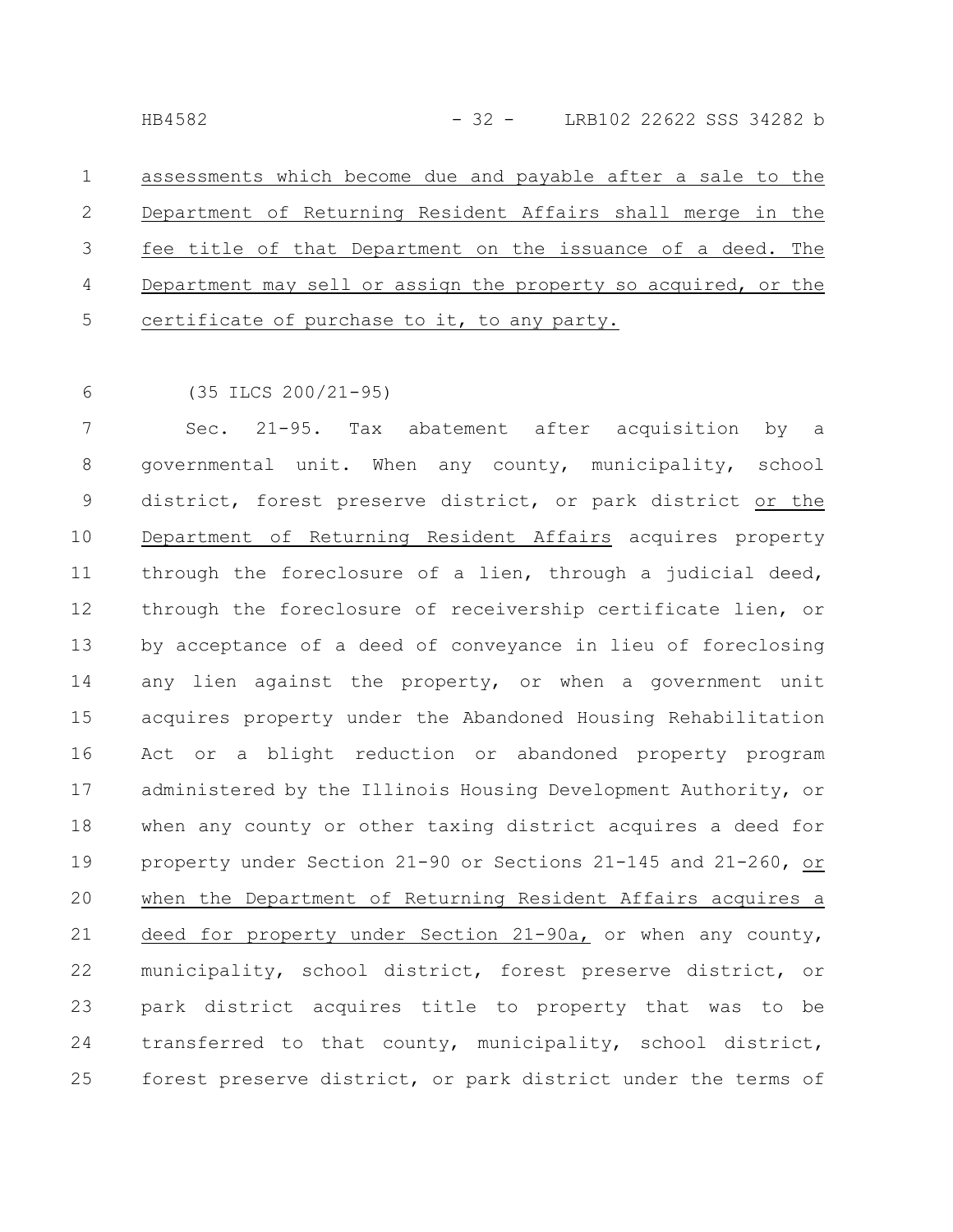an annexation agreement, development agreement, donation agreement, plat of subdivision, or zoning ordinance by an entity that has been dissolved or is being dissolved or has been in bankruptcy proceedings or is in bankruptcy proceedings, all due or unpaid property taxes and existing liens for unpaid property taxes imposed or pending under any law or ordinance of this State or any of its political subdivisions shall become null and void. 1 2 3 4 5 6 7 8

(Source: P.A. 100-314, eff. 8-24-17; 100-445, eff. 1-1-18; 100-863, eff. 8-14-18.) 9 10

(35 ILCS 200/21-100) 11

Sec. 21-100. Notice to county officials; voiding of tax bills. The county board or corporate authorities of the county, or other taxing district or the Department of Returning Resident Affairs acquiring property under Section 21-95 shall give written notice of the acquisition to the chief county assessment officer and the county collector and the county clerk of the county in which the property is located, and request the voiding of the tax liens as provided in this Section. The notice shall describe the acquired property by legal description or property index number. 12 13 14 15 16 17 18 19 20 21

Upon receipt of the notice, the county collector and county clerk shall void the current and all prior unpaid taxes on the records in their respective offices by entering the following statement upon their records for the property: 22 23 24 25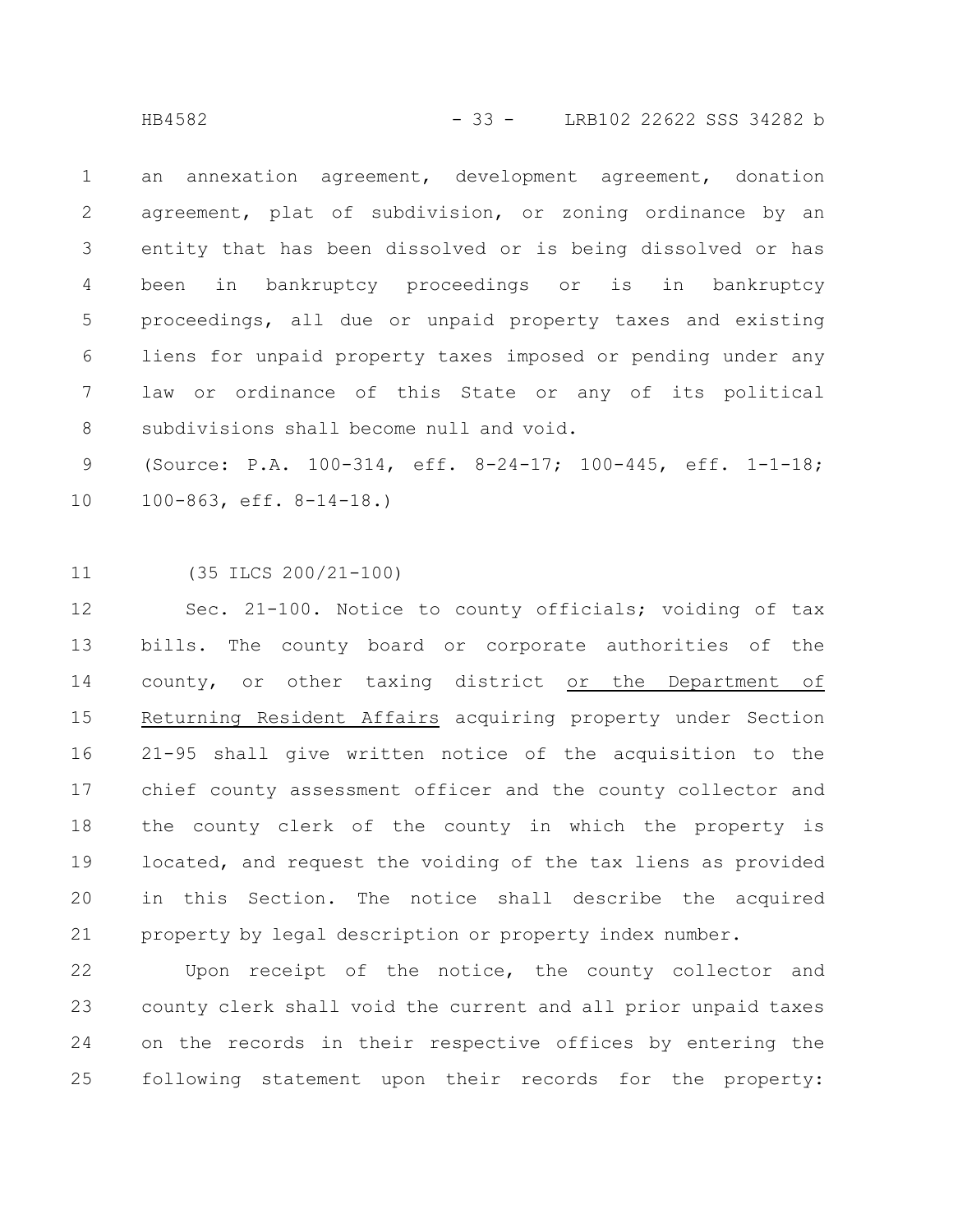HB4582 - 34 - LRB102 22622 SSS 34282 b

"Acquired by ... (name of county, municipality, school district, or park district or the Department of Returning Resident Affairs acquiring the property under Section 21-95). Taxes due and unpaid on this property ... (give legal description or property index number and address of the property) ... are waived and null and void under Section 21-100 of the Property Tax Code. The tax bills of this property are hereby voided and liens for the taxes are extinguished." (Source: P.A. 96-1142, eff. 7-21-10.) 1 2 3 4 5 6 7 8 9

(35 ILCS 200/21-260) 10

Sec. 21-260. Collector's scavenger sale. Upon the county collector's application under Section 21-145, to be known as the Scavenger Sale Application, the Court shall enter judgment for the general taxes, special taxes, special assessments, interest, penalties and costs as are included in the advertisement and appear to be due thereon after allowing an opportunity to object and a hearing upon the objections as provided in Section 21-175, and order those properties sold by the County Collector at public sale, or by electronic automated sale if the collector chooses to conduct an electronic automated sale pursuant to Section 21-261, to the highest bidder for cash, notwithstanding the bid may be less than the full amount of taxes, special taxes, special assessments, interest, penalties and costs for which judgment has been entered. 11 12 13 14 15 16 17 18 19 20 21 22 23 24 25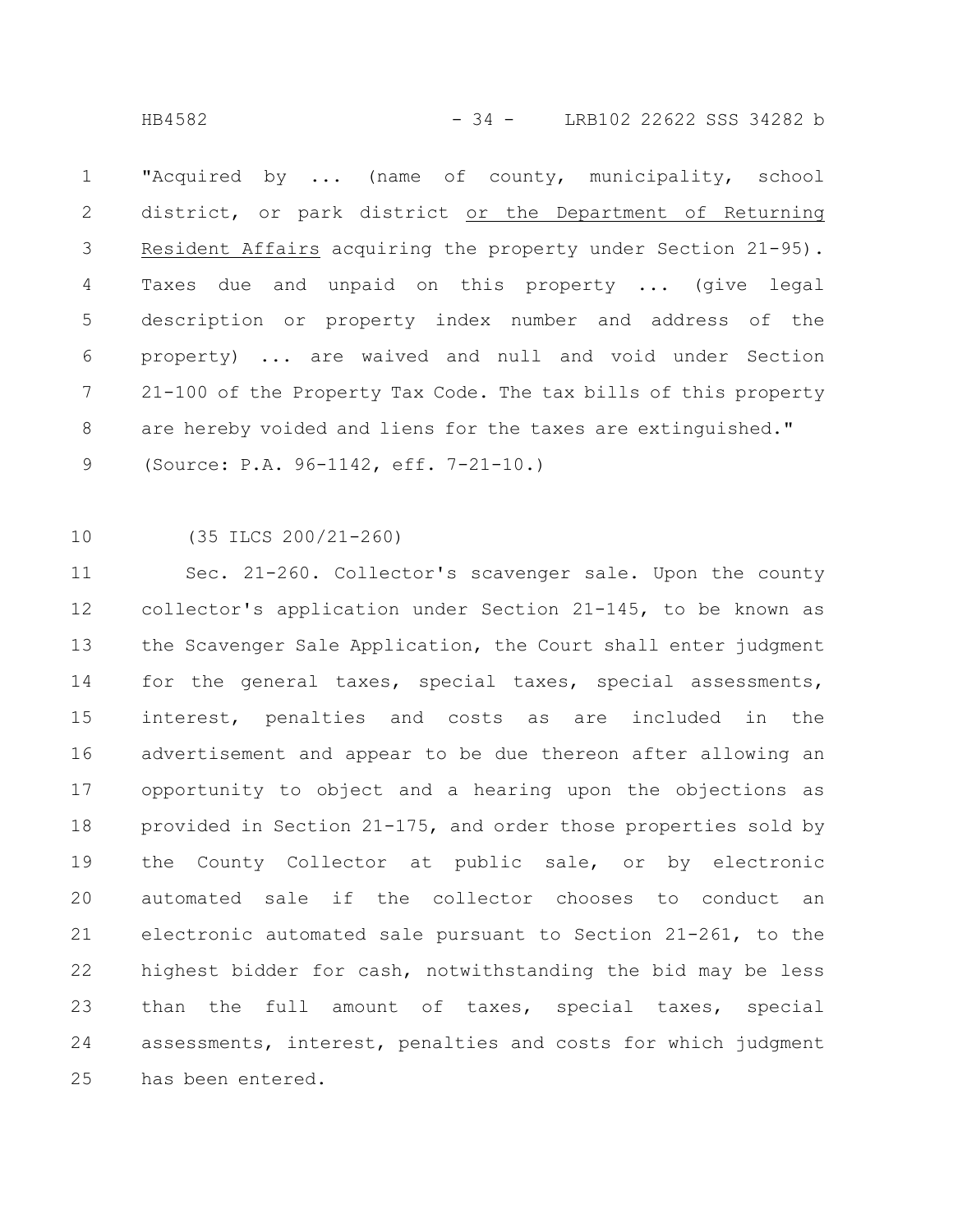(a) Conducting the sale; bidding sale - Bidding. All properties shall be offered for sale in consecutive order as they appear in the delinquent list. The minimum bid for any property shall be \$250 or one-half of the tax if the total liability is less than \$500. For in-person scavenger sales, the successful bidder shall pay the amount of the minimum bid to the County Collector by the end of the business day on which the bid was placed. That amount shall be paid in cash, by certified or cashier's check, by money order, or, if the successful bidder is a governmental unit, by a check issued by that governmental unit. For electronic automated scavenger sales, the successful bidder shall pay the minimum bid amount by the close of the business day on which the bid was placed. That amount shall be paid online via ACH debit or by the electronic payment method required by the county collector. For in-person scavenger sales, if the bid exceeds the minimum bid, the successful bidder shall pay the balance of the bid to the county collector in cash, by certified or cashier's check, by money order, or, if the successful bidder is a governmental unit, by a check issued by that governmental unit by the close of the next business day. For electronic automated scavenger sales, the successful bidder shall pay, by the close of the next business day, the balance of the bid online via ACH debit or by the electronic payment method required by the county collector. If the minimum bid is not paid at the time of sale or if the balance is not paid by the close of the next business 1 2 3 4 5 6 7 8 9 10 11 12 13 14 15 16 17 18 19 20 21 22 23 24 25 26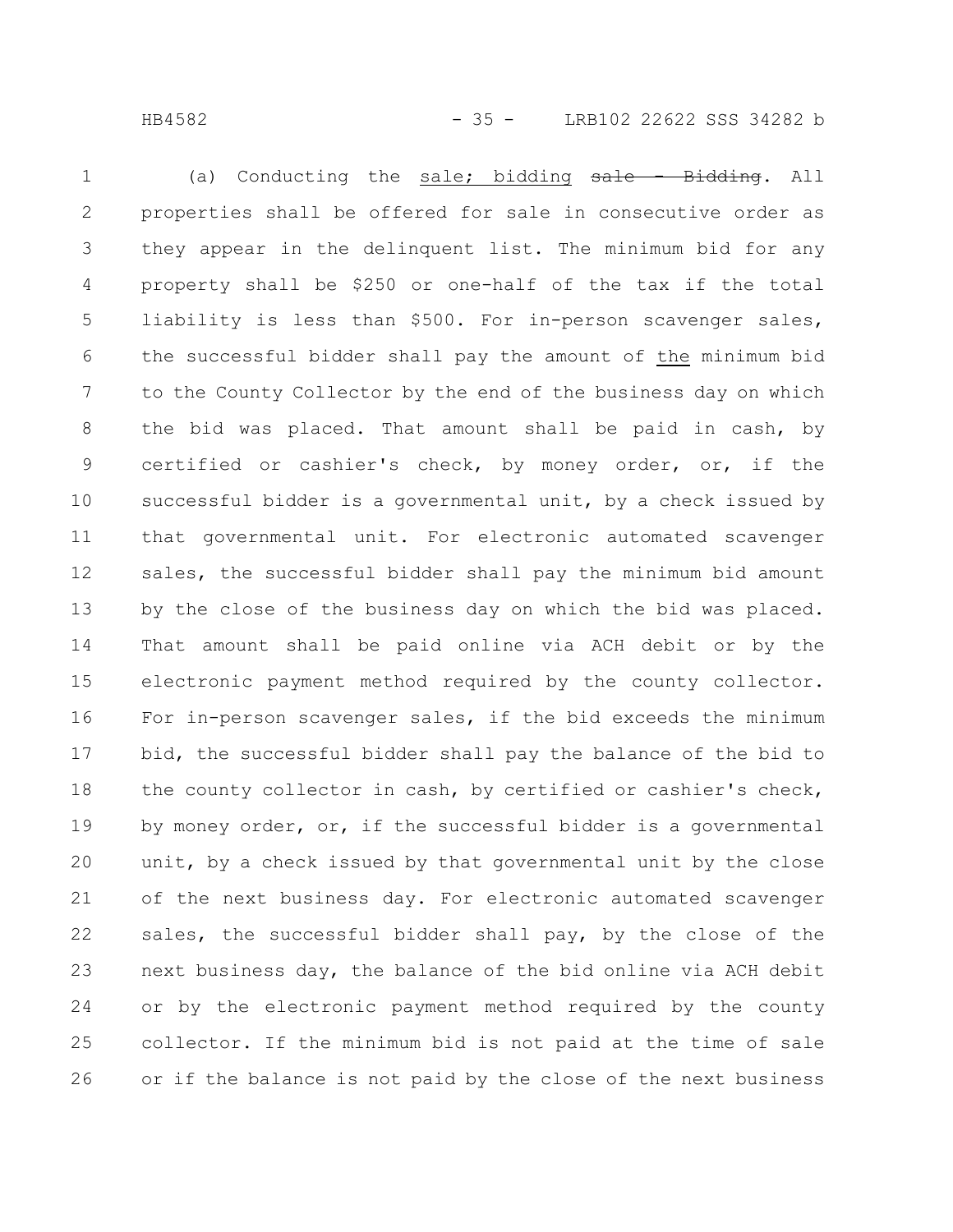day, then the sale is void and the minimum bid, if paid, is forfeited to the county general fund. In that event, the property shall be reoffered for sale within 30 days of the last offering of property in regular order. The collector shall make available to the public a list of all properties to be included in any reoffering due to the voiding of the original sale. The collector is not required to serve or publish any other notice of the reoffering of those properties. In the event that any of the properties are not sold upon reoffering, or are sold for less than the amount of the original voided sale, the original bidder who failed to pay the bid amount shall remain liable for the unpaid balance of the bid in an action under Section 21-240. Liability shall not be reduced where the bidder upon reoffering also fails to pay the bid amount, and in that event both bidders shall remain liable for the unpaid balance of their respective bids. A sale of properties under this Section shall not be final until confirmed by the court. 1 2 3 4 5 6 7 8 9 10 11 12 13 14 15 16 17 18

(b) Confirmation of sales. The county collector shall file his or her report of sale in the court within 30 days of the date of sale of each property. No notice of the county collector's application to confirm the sales shall be required except as prescribed by rule of the court. Upon confirmation, except in cases where the sale becomes void under Section 22-85, or in cases where the order of confirmation is vacated by the court, a sale under this Section shall extinguish the in 19 20 21 22 23 24 25 26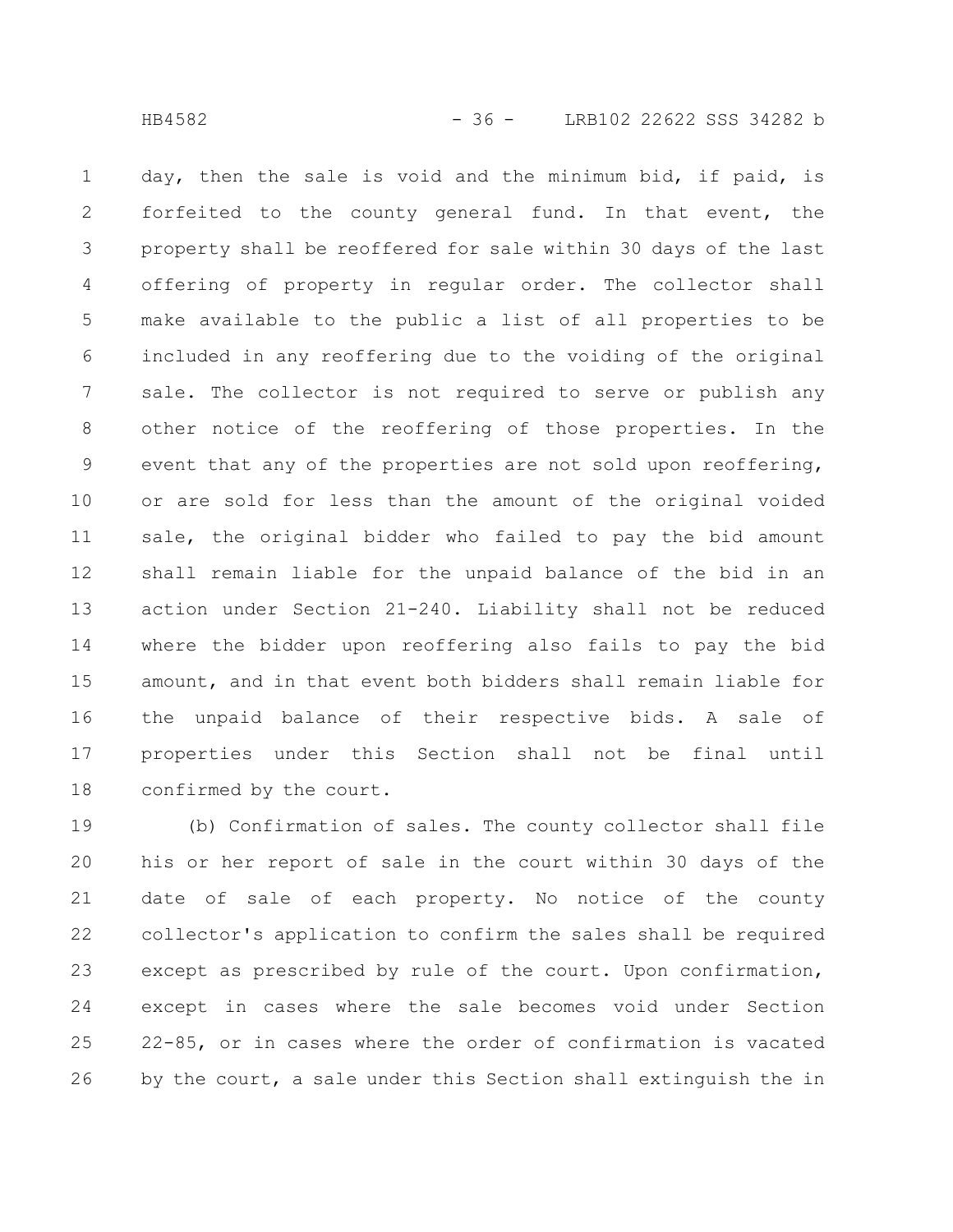rem lien of the general taxes, special taxes and special assessments for which judgment has been entered and a redemption shall not revive the lien. Confirmation of the sale shall in no event affect the owner's personal liability to pay the taxes, interest and penalties as provided in this Code or prevent institution of a proceeding under Section 21-440 to collect any amount that may remain due after the sale. 1 2 3 4 5 6 7

(c) Issuance of tax sale certificates. Upon confirmation of the sale, the County Clerk and the County Collector shall issue to the purchaser a certificate of purchase in the form prescribed by Section 21-250 as near as may be. A certificate of purchase shall not be issued to any person who is ineligible to bid at the sale or to receive a certificate of purchase under Section 21-265. 8 9 10 11 12 13 14

(d) Scavenger Tax Judgment, Sale and Redemption Record; sale Record - Sale of parcels not sold. The county collector shall prepare a Scavenger Tax Judgment, Sale and Redemption Record. The county clerk shall write or stamp on the scavenger tax judgment, sale, forfeiture and redemption record opposite the description of any property offered for sale and not sold, or not confirmed for any reason, the words "offered but not sold". The properties which are offered for sale under this Section and not sold or not confirmed shall be offered for sale annually thereafter in the manner provided in this Section until sold, except in the case of mineral rights, which after 10 consecutive years of being offered for sale under this 15 16 17 18 19 20 21 22 23 24 25 26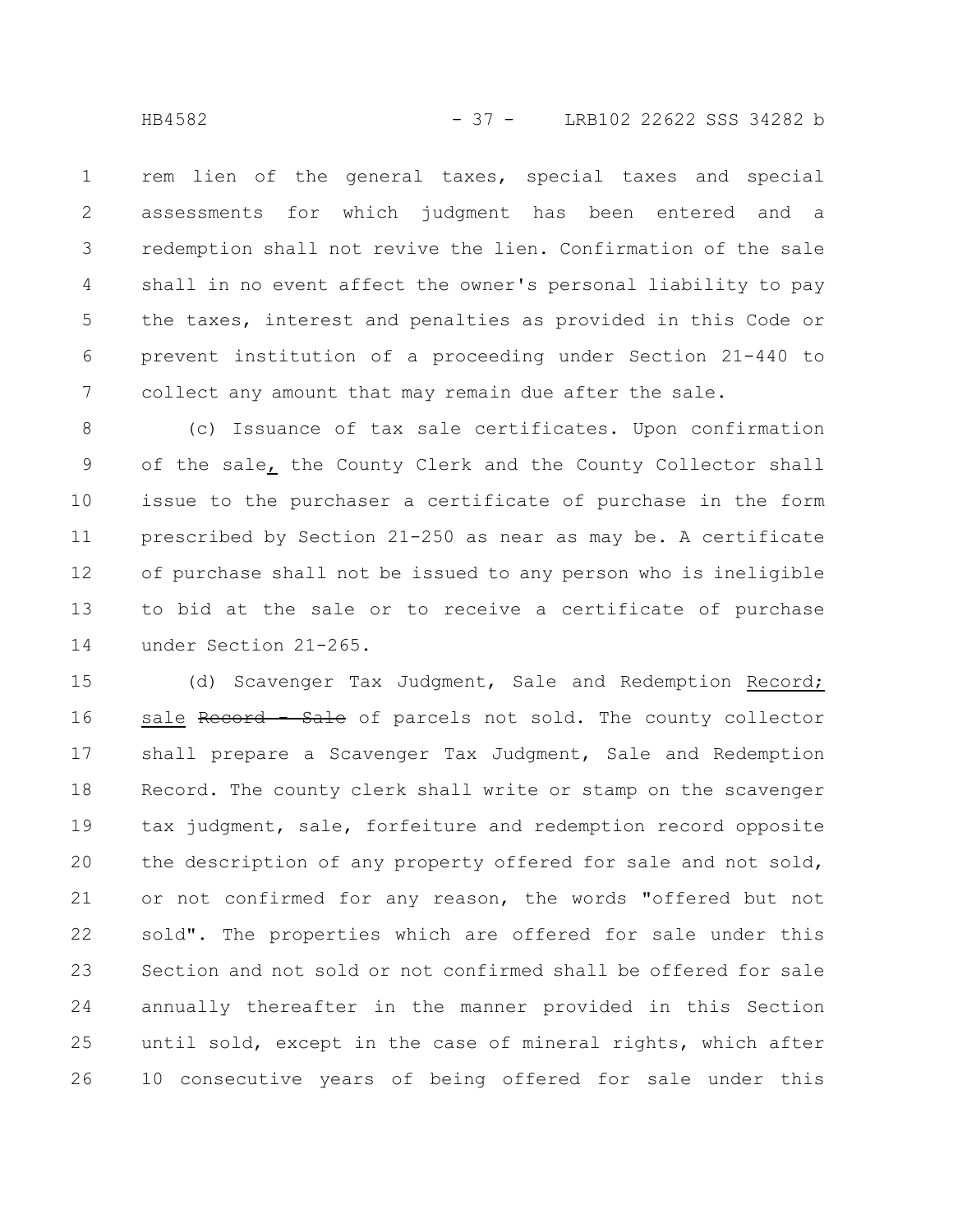Section and not sold or confirmed shall no longer be required to be offered for sale. Single-family and multi-family residential properties shall first be offered without charge to the Department of Returning Resident Affairs . At any time between annual sales the County Collector may advertise for sale any properties subject to sale under judgments for sale previously entered under this Section and not executed for any reason. The advertisement and sale shall be regulated by the provisions of this Code as far as applicable. 1 2 3 4 5 6 7 8 9

(e) Proceeding to tax deed. The owner of the certificate of purchase shall give notice as required by Sections 22-5 through 22-30, and may extend the period of redemption as provided by Section 21-385. At any time within 6 months prior to expiration of the period of redemption from a sale under this Code, the owner of a certificate of purchase may file a petition and may obtain a tax deed under Sections 22-30 through 22-55. Within 30 days from filing of the petition, the owner of a certificate must file with the county clerk the names and addresses of the owners of the property and those persons entitled to service of notice at their last known addresses. The clerk shall mail notice within 30 days from the date of the filing of addresses with the clerk. All proceedings for the issuance of a tax deed and all tax deeds for properties sold under this Section shall be subject to Sections 22-30 through 22-55. Deeds issued under this Section are subject to Section 22-70. This Section shall be liberally 10 11 12 13 14 15 16 17 18 19 20 21 22 23 24 25 26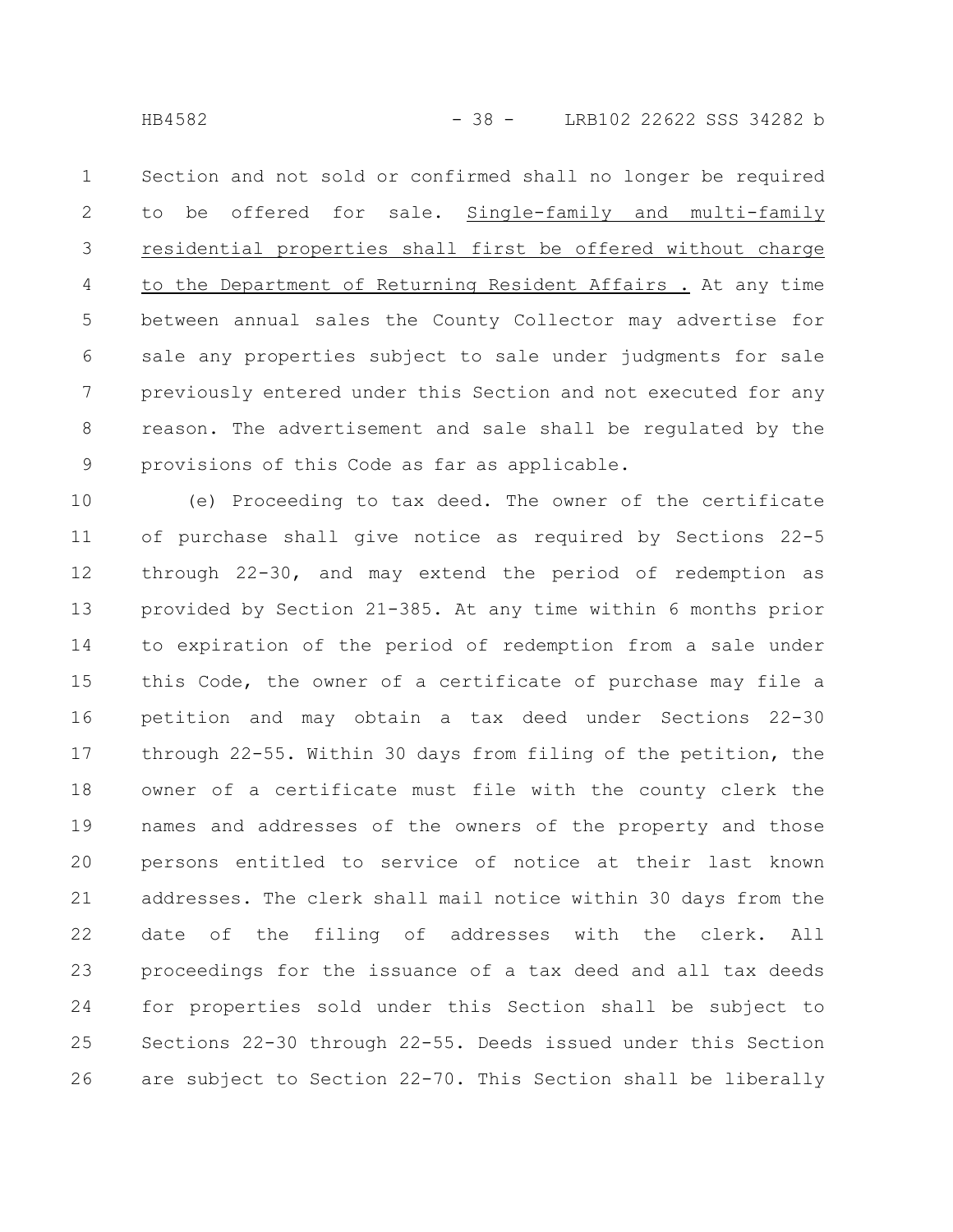construed so that the deeds provided for in this Section convey merchantable title. 1 2

(f) Redemptions from scavenger sales. Redemptions may be made from sales under this Section in the same manner and upon the same terms and conditions as redemptions from sales made under the County Collector's annual application for judgment and order of sale, except that in lieu of penalty the person redeeming shall pay interest as follows if the sale occurs before September 9, 1993: 3 4 5 6 7 8 9

(1) If redeemed within the first 2 months from the date of the sale, 3% per month or portion thereof upon the amount for which the property was sold; 10 11 12

(2) If redeemed between 2 and 6 months from the date of the sale, 12% of the amount for which the property was sold; 13 14 15

(3) If redeemed between 6 and 12 months from the date of the sale, 24% of the amount for which the property was sold; 16 17 18

(4) If redeemed between 12 and 18 months from the date of the sale, 36% of the amount for which the property was sold; 19 20 21

(5) If redeemed between 18 and 24 months from the date of the sale, 48% of the amount for which the property was sold; 22 23 24

(6) If redeemed after 24 months from the date of sale, the 48% herein provided together with interest at 6% per 25 26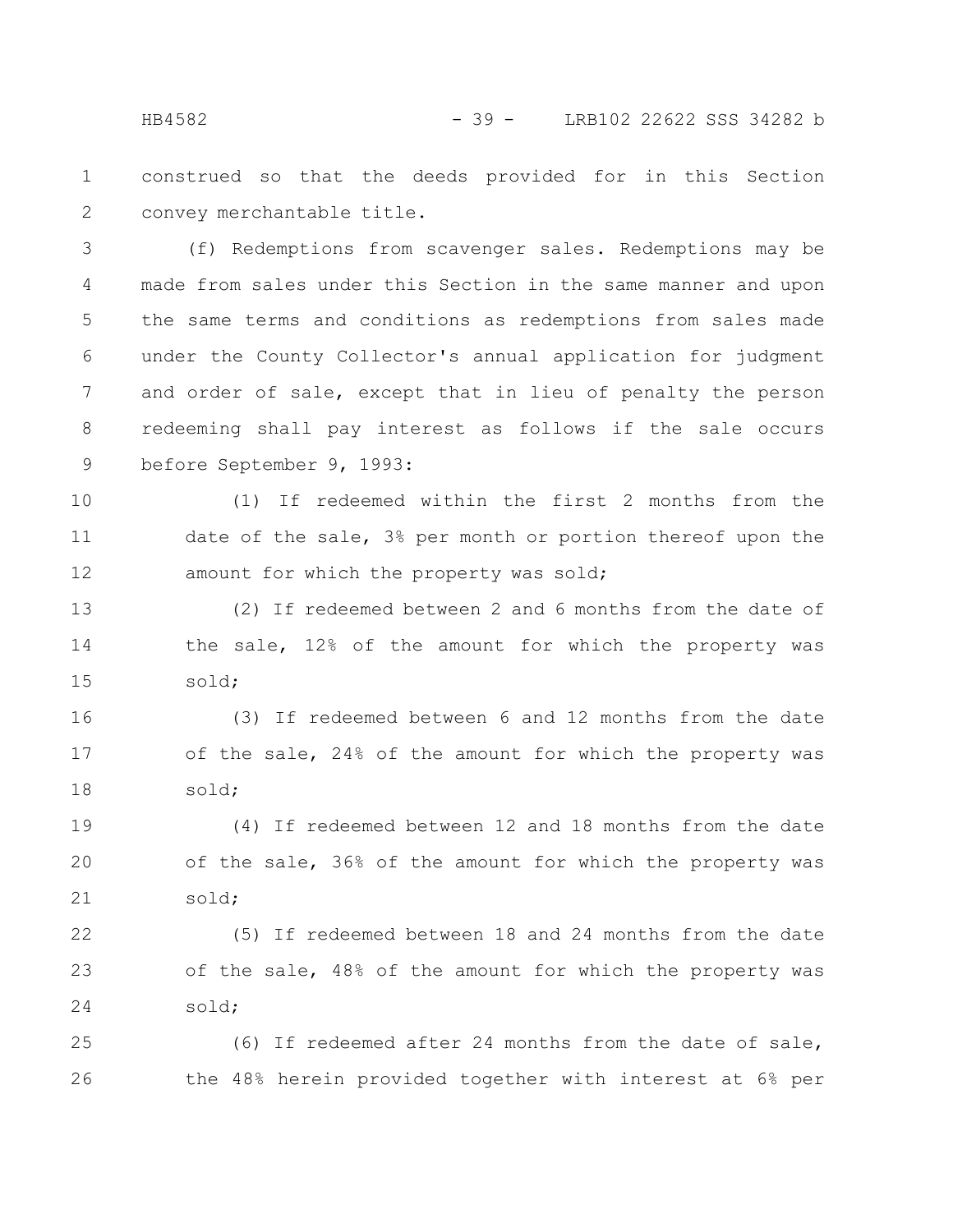HB4582 - 40 - LRB102 22622 SSS 34282 b

year thereafter. 1

If the sale occurs on or after September 9, 1993, the person redeeming shall pay interest on that part of the amount for which the property was sold equal to or less than the full amount of delinquent taxes, special assessments, penalties, interest, and costs, included in the judgment and order of sale as follows: 2 3 4 5 6 7

(1) If redeemed within the first 2 months from the date of the sale, 3% per month upon the amount of taxes, special assessments, penalties, interest, and costs due for each of the first 2 months, or fraction thereof. 8 9 10 11

(2) If redeemed at any time between 2 and 6 months from the date of the sale, 12% of the amount of taxes, special assessments, penalties, interest, and costs due. 12 13 14

(3) If redeemed at any time between 6 and 12 months from the date of the sale, 24% of the amount of taxes, special assessments, penalties, interest, and costs due. 15 16 17

(4) If redeemed at any time between 12 and 18 months from the date of the sale, 36% of the amount of taxes, special assessments, penalties, interest, and costs due. 18 19 20

(5) If redeemed at any time between 18 and 24 months from the date of the sale, 48% of the amount of taxes, special assessments, penalties, interest, and costs due. 21 22 23

(6) If redeemed after 24 months from the date of sale, the 48% provided for the 24 months together with interest at 6% per annum thereafter on the amount of taxes, special 24 25 26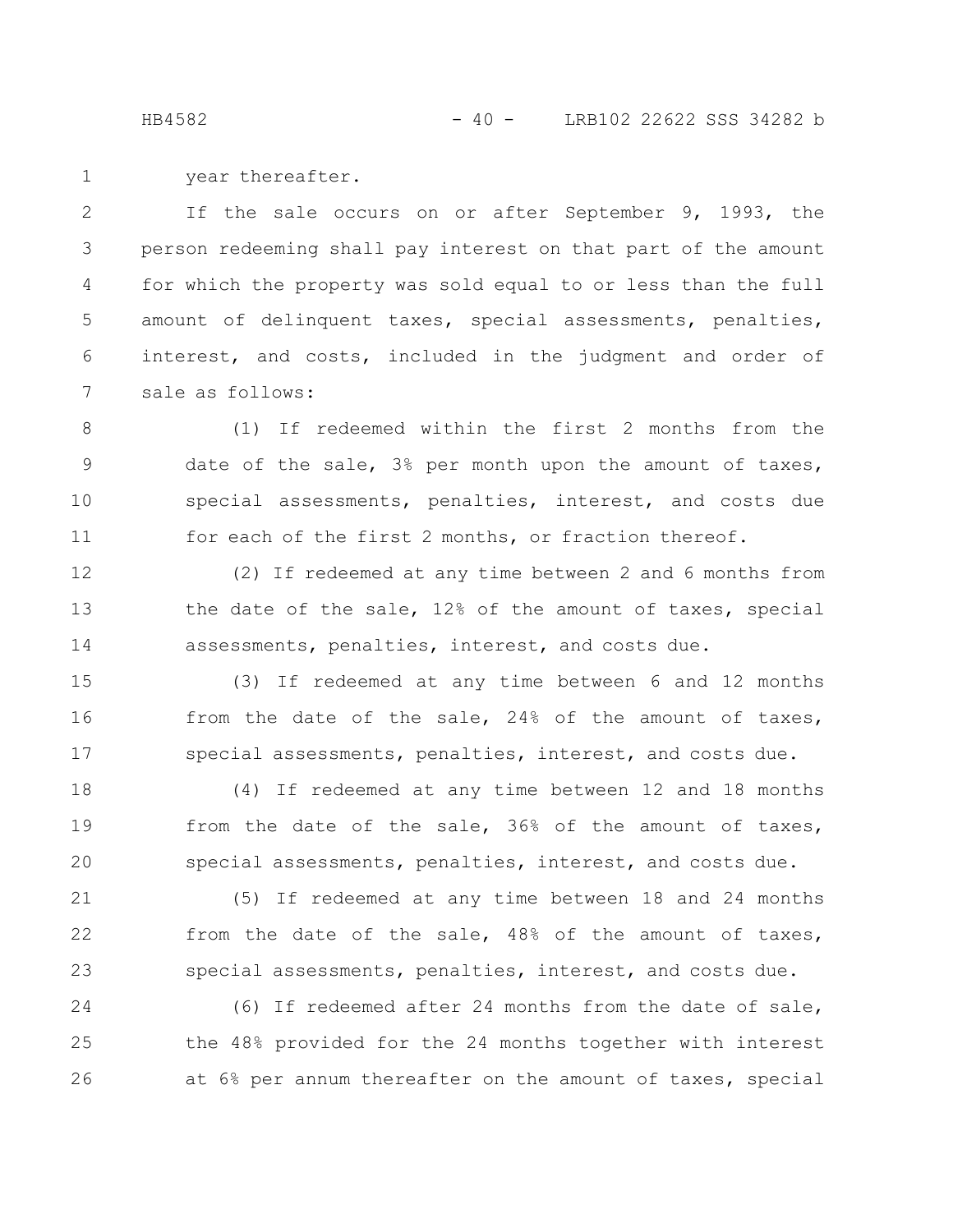1

assessments, penalties, interest, and costs due.

The person redeeming shall not be required to pay any interest on any part of the amount for which the property was sold that exceeds the full amount of delinquent taxes, special assessments, penalties, interest, and costs included in the judgment and order of sale. 2 3 4 5 6

Notwithstanding any other provision of this Section, except for owner-occupied single family residential units which are condominium units, cooperative units or dwellings, the amount required to be paid for redemption shall also include an amount equal to all delinquent taxes on the property which taxes were delinquent at the time of sale. The delinquent taxes shall be apportioned by the county collector among the taxing districts in which the property is situated in accordance with law. In the event that all moneys received from any sale held under this Section exceed an amount equal to all delinquent taxes on the property sold, which taxes were delinquent at the time of sale, together with all publication and other costs associated with the sale, then, upon redemption, the County Collector and the County Clerk shall apply the excess amount to the cost of redemption. 7 8 9 10 11 12 13 14 15 16 17 18 19 20 21

(g) Bidding by county or other taxing districts. Any taxing district and the Department of Returning Resident Affairs may bid at a scavenger sale. The county board of the county in which properties offered for sale under this Section are located may bid as trustee for all taxing districts having 22 23 24 25 26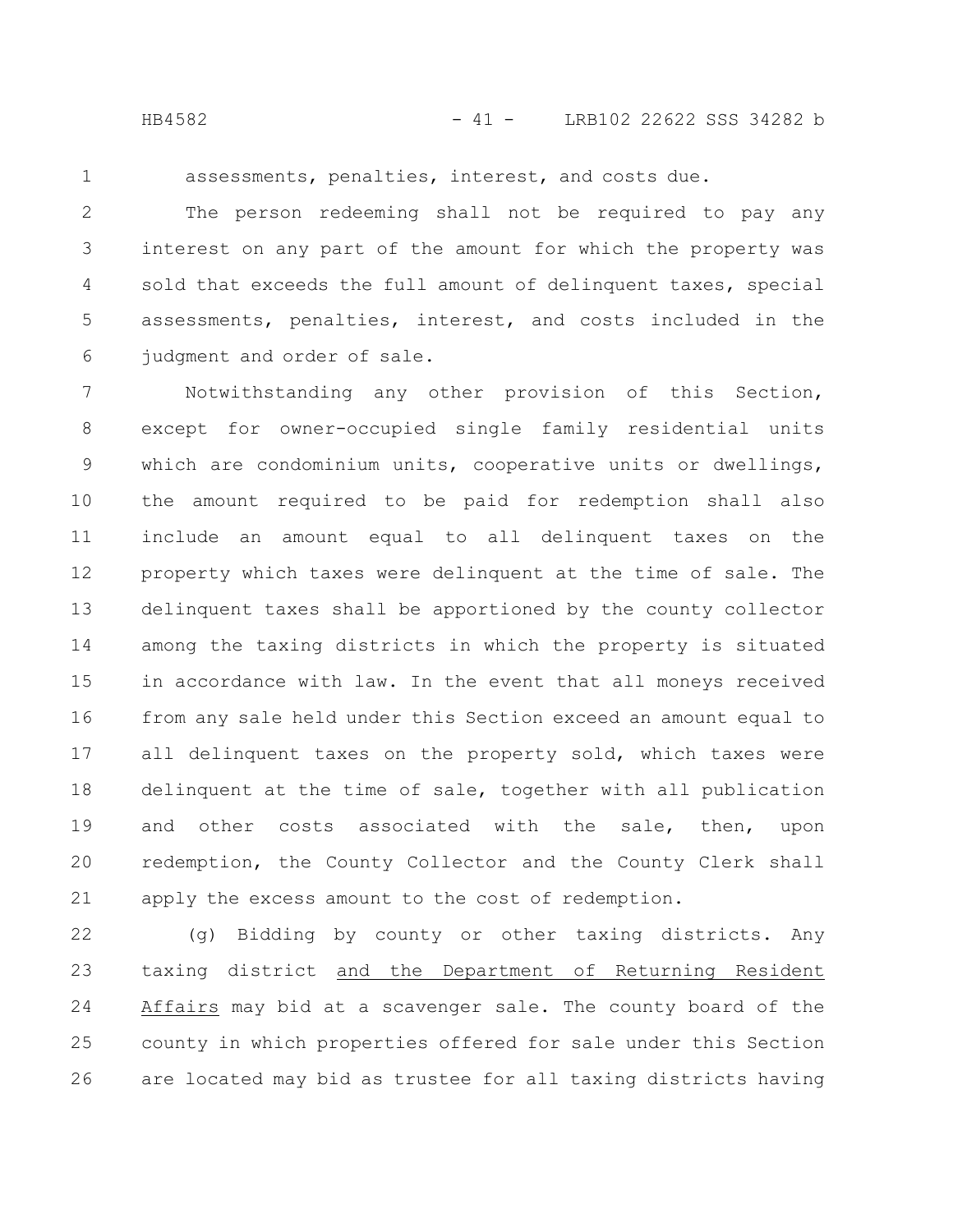HB4582 - 42 - LRB102 22622 SSS 34282 b

an interest in the taxes for the nonpayment of which the parcels are offered. The County or the Department of Returning Resident Affairs shall apply on the bid the unpaid taxes due upon the property and no cash need be paid. The County or other taxing district or the Department of Returning Resident Affairs acquiring a tax sale certificate shall take all steps necessary to acquire title to the property and may manage and operate the property so acquired. 1 2 3 4 5 6 7 8

When a county, or other taxing district within the county, or the Department of Returning Resident Affairs is a petitioner for a tax deed, no filing fee shall be required on the petition. The county as a tax creditor and as trustee for other tax creditors, or other taxing district within the county or the Department of Returning Resident Affairs shall not be required to allege and prove that all taxes and special assessments which become due and payable after the sale to the county have been paid. The county or the Department of Returning Resident Affairs shall not be required to pay the subsequently accruing taxes or special assessments at any time. Upon the written request of the county board or its designee, the county collector shall not offer the property for sale at any tax sale subsequent to the sale of the property to the county under this Section. The lien of taxes and special assessments which become due and payable after a sale to a county shall merge in the fee title of the county, or other taxing district, on the issuance of a deed. The County may sell 9 10 11 12 13 14 15 16 17 18 19 20 21 22 23 24 25 26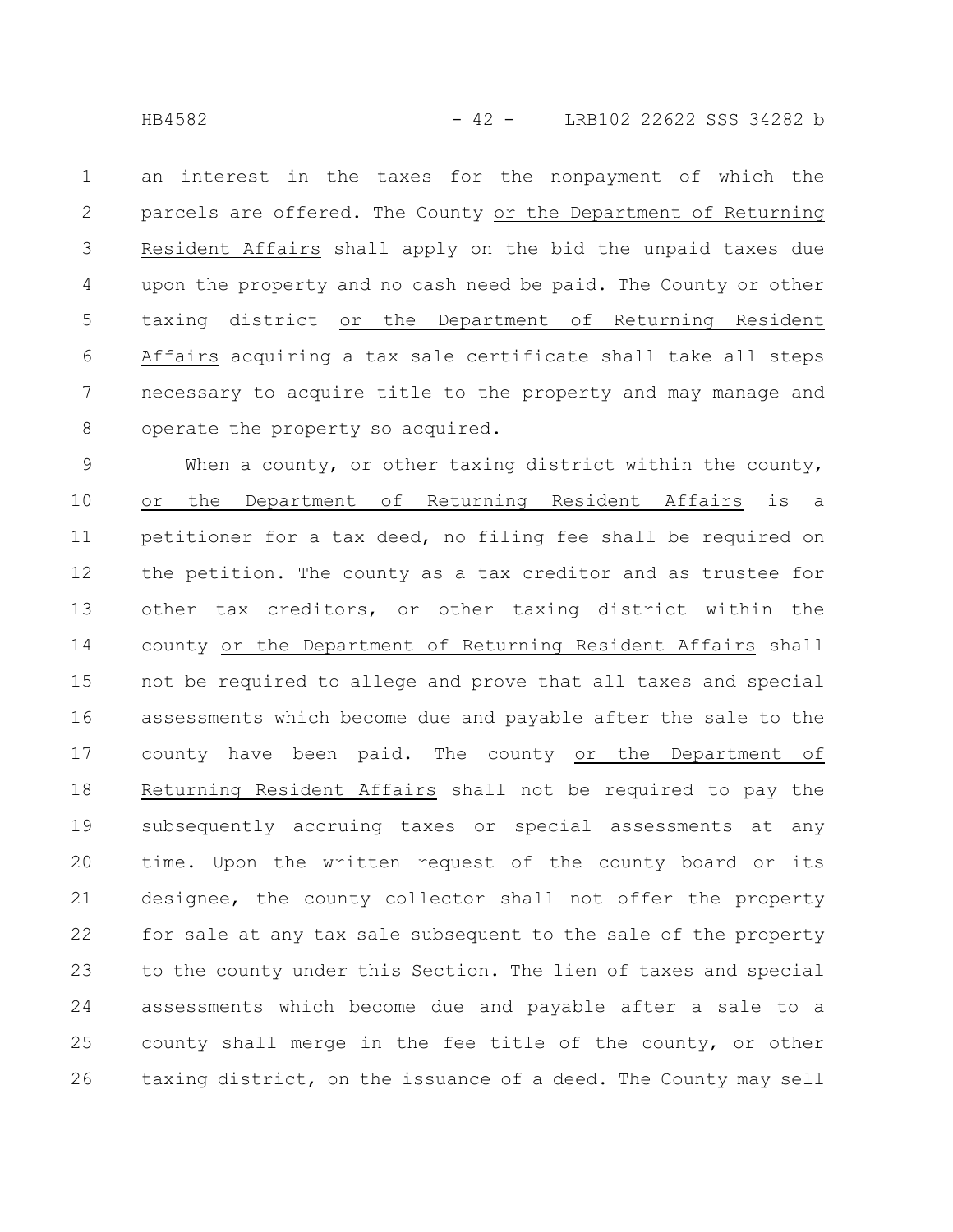the properties so acquired, or the certificate of purchase thereto, and the proceeds of the sale shall be distributed to the taxing districts in proportion to their respective interests therein. The presiding officer of the county board, with the advice and consent of the County Board, may appoint some officer or person to attend scavenger sales and bid on its behalf. 1 2 3 4 5 6 7

(h) Miscellaneous provisions. In the event that the tract of land or lot sold at any such sale is not redeemed within the time permitted by law and a tax deed is issued, all moneys that may be received from the sale of properties in excess of the delinquent taxes, together with all publication and other costs associated with the sale, shall, upon petition of any interested party to the court that issued the tax deed, be distributed by the County Collector pursuant to order of the court among the persons having legal or equitable interests in the property according to the fair value of their interests in the tract or lot. Section 21-415 does not apply to properties sold under this Section. Appeals may be taken from the orders and judgments entered under this Section as in other civil cases. The remedy herein provided is in addition to other remedies for the collection of delinquent taxes. 8 9 10 11 12 13 14 15 16 17 18 19 20 21 22

(i) The changes to this Section made by Public Act 95-477 this amendatory Act of the 95th General Assembly apply only to matters in which a petition for tax deed is filed on or after June 1, 2008 (the effective date of Public Act 95-477)  $\frac{1}{2}$ 23 24 25 26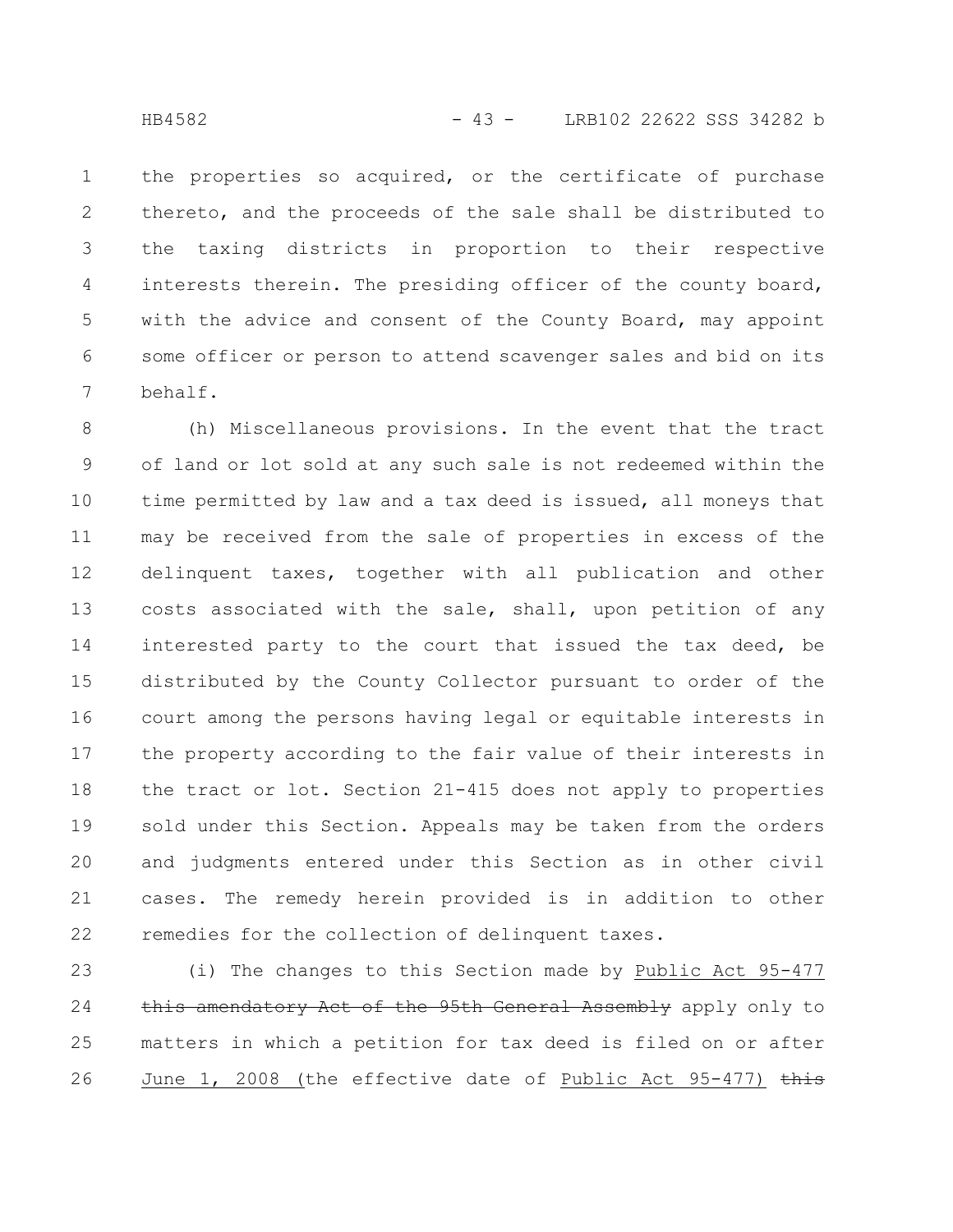HB4582 - 44 - LRB102 22622 SSS 34282 b

amendatory Act of the 95th General Assembly. 1

(Source: P.A. 102-519, eff. 8-20-21; 102-528, eff. 1-1-22; revised 10-18-21.) 2 3

Section 97. Severability. The provisions of this Act are severable under Section 1.31 of the Statute on Statutes. 4 5

Section 99. Effective date. This Act takes effect upon becoming law, but this Act does not take effect at all unless "An Act creating the Department of Returning Resident Affairs" of the 102nd General Assembly becomes law. 6 7 8 9